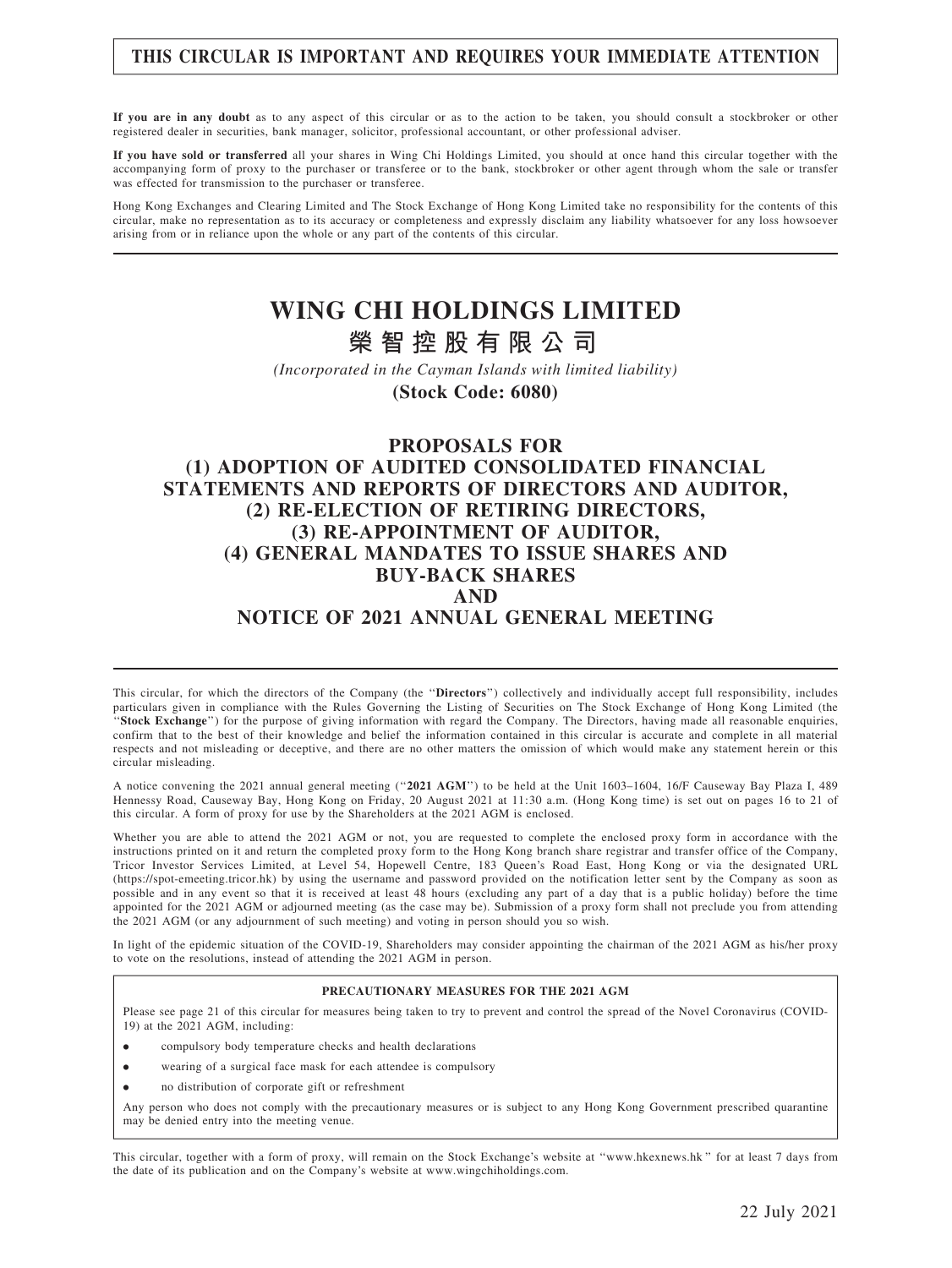# **CONTENTS**

# Page

|                                                                                                                          | 1              |
|--------------------------------------------------------------------------------------------------------------------------|----------------|
|                                                                                                                          | $\overline{4}$ |
|                                                                                                                          | $\overline{4}$ |
| Resolution (1) Adoption of the Audited Consolidated Financial Statements<br>and the Reports of the Directors and Auditor | 5              |
|                                                                                                                          | 5              |
|                                                                                                                          | 6              |
| Resolutions (4) to (6) General Mandates to Issue Shares and Buy Back Shares                                              | 6              |
| 2021 Annual General Meeting and Proxy Arrangement                                                                        | $\overline{7}$ |
|                                                                                                                          | 8              |
|                                                                                                                          | 8              |
|                                                                                                                          | 9              |
|                                                                                                                          | 9              |
|                                                                                                                          | 9              |
|                                                                                                                          | 9              |
| Appendix I — Explanatory Statement on Buy-back Mandate                                                                   | 10             |
| Appendix II — Biographical Details of the Retiring Directors proposed                                                    | 14             |
|                                                                                                                          | 16             |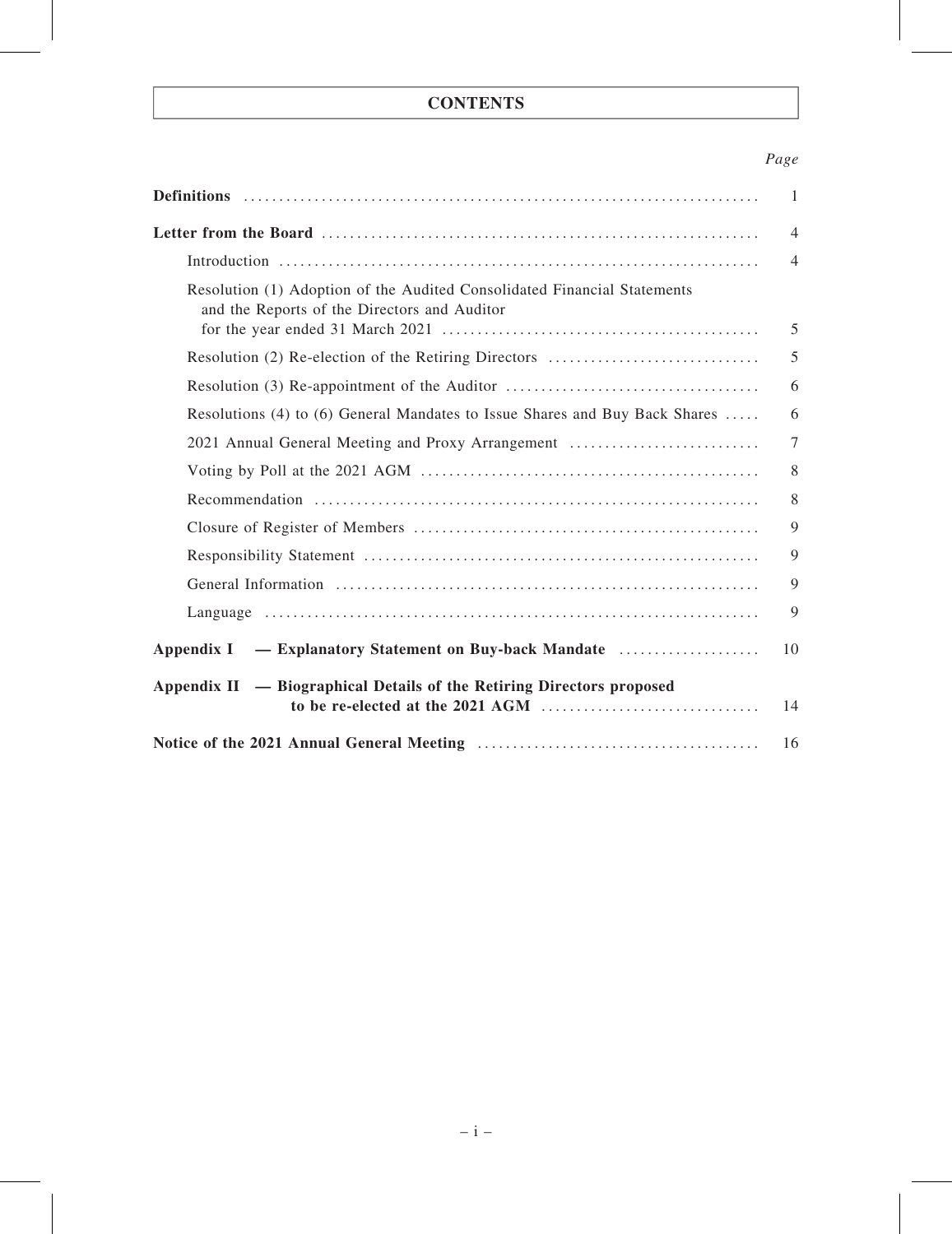# DEFINITIONS

In this circular, the following expressions have the following meanings unless the context otherwise requires:

| "2021 AGM"                   | the 2021 annual general meeting of the Company to be held<br>at the Unit 1603-1604, 16/F Causeway Bay Plaza I, 489<br>Hennessy Road, Causeway Bay, Hong Kong on Friday, 20<br>August 2021 at 11:30 a.m., or, where the context so admits,<br>any adjournment of such annual general meeting                                                           |
|------------------------------|-------------------------------------------------------------------------------------------------------------------------------------------------------------------------------------------------------------------------------------------------------------------------------------------------------------------------------------------------------|
| "2021 AGM Notice"            | the notice convening the 2021 AGM set out on pages 16 to<br>21 of this circular                                                                                                                                                                                                                                                                       |
| "Articles of Association"    | the articles of association of the Company, as amended<br>from time to time                                                                                                                                                                                                                                                                           |
| "Audit Committee"            | Audit Committee of the Board                                                                                                                                                                                                                                                                                                                          |
| "Auditor"                    | the auditor of the Company                                                                                                                                                                                                                                                                                                                            |
| "Board"                      | the Board of Directors                                                                                                                                                                                                                                                                                                                                |
| "Buy-back Mandate"           | a general and unconditional mandate proposed to be granted<br>to the Directors to exercise the power of the Company to<br>buy back the Shares of the aggregate nominal value not<br>exceeding 10% of the aggregate nominal value of the share<br>capital of the Company in issue as at the date of passing the<br>relevant resolution at the 2021 AGM |
| "Cayman Companies Law"       | the Companies Law, Chapter 22 (Law 3 of 1961, as<br>consolidated and revised) of the Cayman Islands as<br>amended, supplemented or otherwise modified from time to<br>time                                                                                                                                                                            |
| "Companies Ordinance"        | the Companies Ordinance (Chapter 622 of the Laws of<br>Hong Kong), as amended or supplemented from time to<br>time                                                                                                                                                                                                                                    |
| "Company"                    | Wing Chi Holdings Limited (榮智控股有限公司),<br>an<br>exempted company incorporated in the Cayman Islands<br>with limited liability and the Shares of which are listed on<br>the Stock Exchange (stock code: 6080)                                                                                                                                           |
| "Controlling Shareholder(s)" | has the same meaning as defined in the Listing Rules                                                                                                                                                                                                                                                                                                  |
| "Core connected person(s)"   | has the same meaning as defined in the Listing Rules                                                                                                                                                                                                                                                                                                  |
| " $Directory$ "              | director(s) of the Company                                                                                                                                                                                                                                                                                                                            |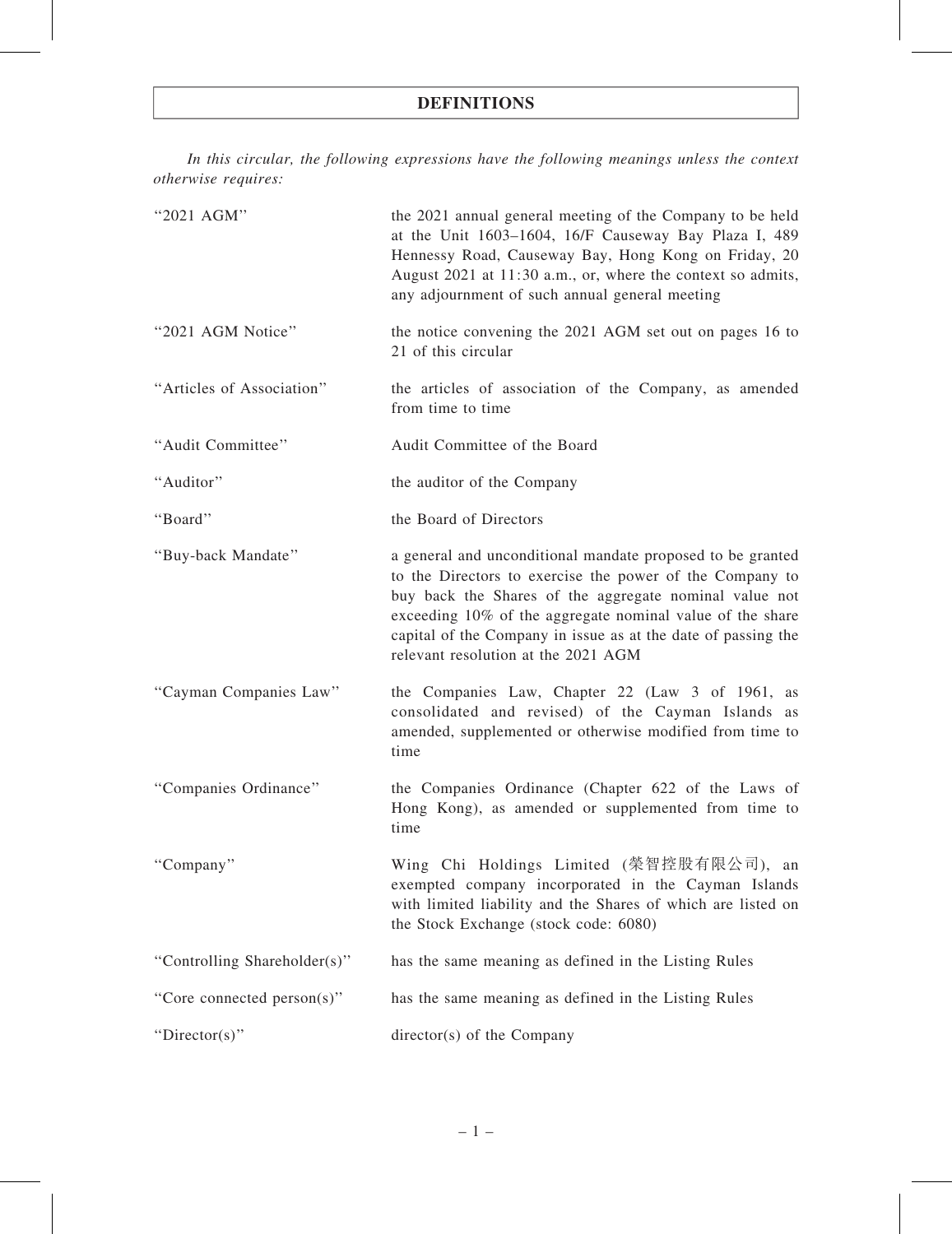# DEFINITIONS

| "Extension Mandate"         | a general and unconditional mandate proposed to be granted<br>to the Directors to the effect that any Shares bought back<br>under the Buy-back Mandate will be added to the total<br>number of Shares which may be allotted and issued under<br>the General Mandate                                                                                                          |
|-----------------------------|------------------------------------------------------------------------------------------------------------------------------------------------------------------------------------------------------------------------------------------------------------------------------------------------------------------------------------------------------------------------------|
| "General Mandate"           | a general and unconditional mandate proposed to be granted<br>to the Directors to exercise the power of the Company to<br>allot, issue and deal with new Shares with the aggregate<br>nominal value not exceeding 20% of the aggregate nominal<br>value of the share capital of the Company in issue as at the<br>date of passing of the relevant resolution at the 2021 AGM |
| "Group"                     | the Company and its subsidiaries                                                                                                                                                                                                                                                                                                                                             |
| "HK\$"                      | Hong Kong dollars, the lawful currency of Hong Kong                                                                                                                                                                                                                                                                                                                          |
| "Hong Kong"                 | Hong Kong Special Administrative Region of the People's<br>Republic of China                                                                                                                                                                                                                                                                                                 |
| "Latest Practicable Date"   | 13 July 2021, being the latest practicable date prior to the<br>printing of this circular for ascertaining certain information<br>for inclusion in this circular                                                                                                                                                                                                             |
| "Listing Rules"             | the Rules Governing the Listing of Securities on the Stock<br>Exchange                                                                                                                                                                                                                                                                                                       |
| "Memorandum of Association" | the memorandum of association of the Company                                                                                                                                                                                                                                                                                                                                 |
| "Nomination Committee"      | Nomination Committee of the Board                                                                                                                                                                                                                                                                                                                                            |
| "Remuneration Committee"    | Remuneration Committee of the Board                                                                                                                                                                                                                                                                                                                                          |
| "SFC"                       | Securities and Futures Commission of Hong Kong                                                                                                                                                                                                                                                                                                                               |
| "SFO"                       | Securities and Futures Ordinance (Chapter 571 of the Laws<br>of Hong Kong)                                                                                                                                                                                                                                                                                                   |
| "Share(s)"                  | ordinary share(s) of HK\$0.01 each in the share capital of<br>the Company (or of such other nominal amount as shall<br>result from a sub-division, consolidation, reclassification or<br>reconstruction of the share capital of the Company from<br>time to time)                                                                                                            |
| "Shareholders"              | $holder(s)$ of $Share(s)$                                                                                                                                                                                                                                                                                                                                                    |
| "Stock Exchange"            | The Stock Exchange of Hong Kong Limited                                                                                                                                                                                                                                                                                                                                      |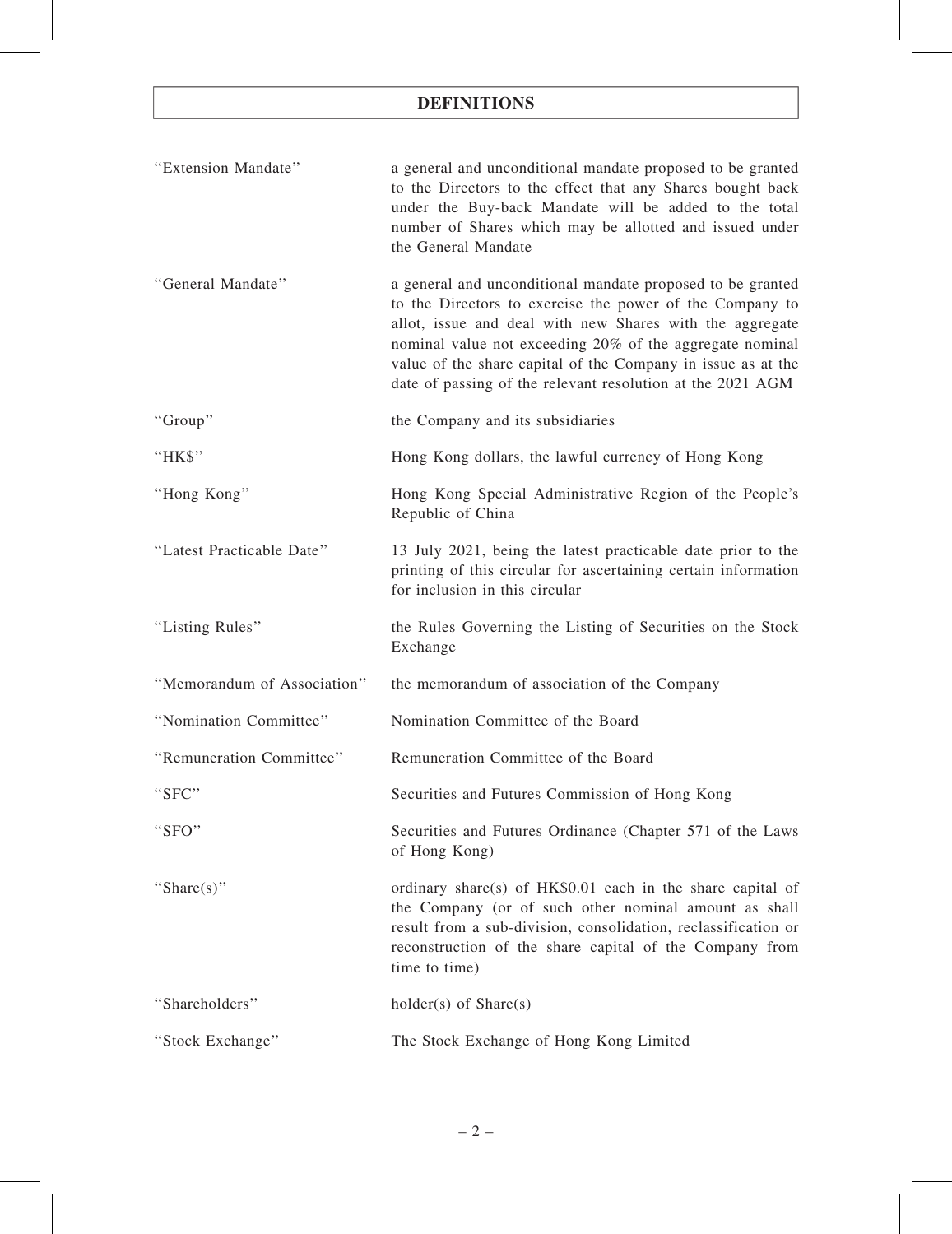# DEFINITIONS

| "Substantial Shareholder(s)" | has the meaning as defined in the Listing Rules        |
|------------------------------|--------------------------------------------------------|
| "Takeovers Code"             | the Codes on Takeovers and Mergers and Share Buy-backs |
| $\lq\lq q_0$ "               | per cent.                                              |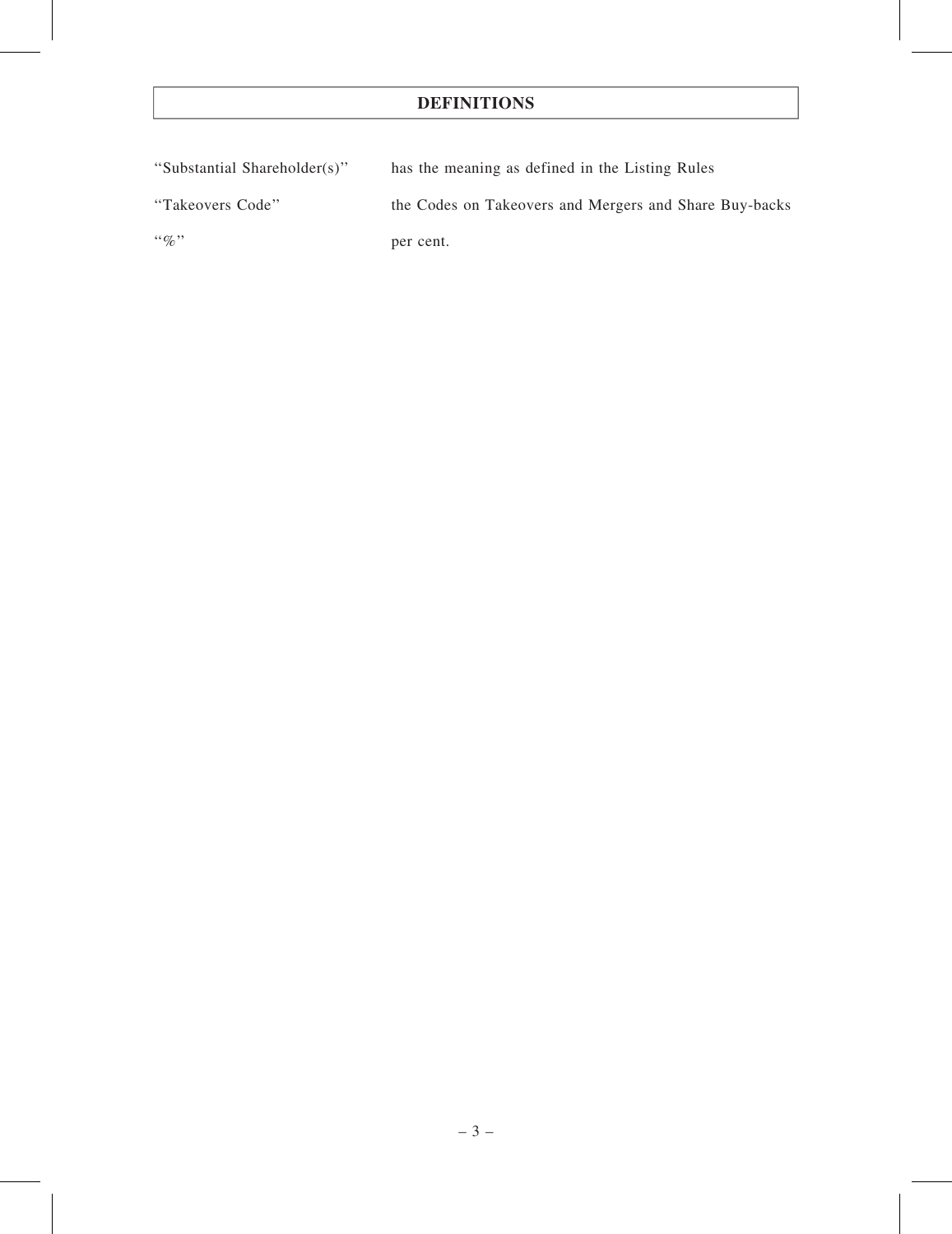# **WING CHI HOLDINGS LIMITED 榮智控股有限公司**

*(Incorporated in the Cayman Islands with limited liability)* **(Stock Code: 6080)**

Executive Directors: Mr. Li Cheuk Kam (Chairman) Mr. Li Wai Fong

Non-executive Director: Mr. Poon Wai Kong

Independent Non-executive Directors: Mr. Wong Chik Kong Mr. Chan Chung Kik, Lewis Mr. Lee Kwok Lun

Registered office: Windward 3 Regatta Office Park, PO Box 1350, Grand Cayman, KY1-1108, Cayman Islands

Principal place of business in Hong Kong: Room 3010, 30/F., Cable TV Tower, 9 Hoi Shing Road, Tsuen Wan, New Territories, Hong Kong

22 July 2021

To the Shareholders,

Dear Sir or Madam,

# PROPOSALS FOR (1) ADOPTION OF AUDITED CONSOLIDATED FINANCIAL STATEMENTS AND REPORTS OF DIRECTORS AND AUDITOR, (2) RE-ELECTION OF RETIRING DIRECTORS, (3) RE-APPOINTMENT OF AUDITOR, (4) GENERAL MANDATES TO ISSUE SHARES AND BUY-BACK SHARES AND NOTICE OF 2021 ANNUAL GENERAL MEETING

#### INTRODUCTION

The purpose of this circular is to give you notice of the 2021 AGM and to provide you with details of the resolutions to be proposed at the 2021 AGM relating to:

- (a) the adoption of audited consolidated financial statements and the reports of the Directors and the Auditor for the year ended 31 March 2021;
- (b) the proposed re-election of the retiring Directors;
- (c) the proposed re-appointment of the Auditor;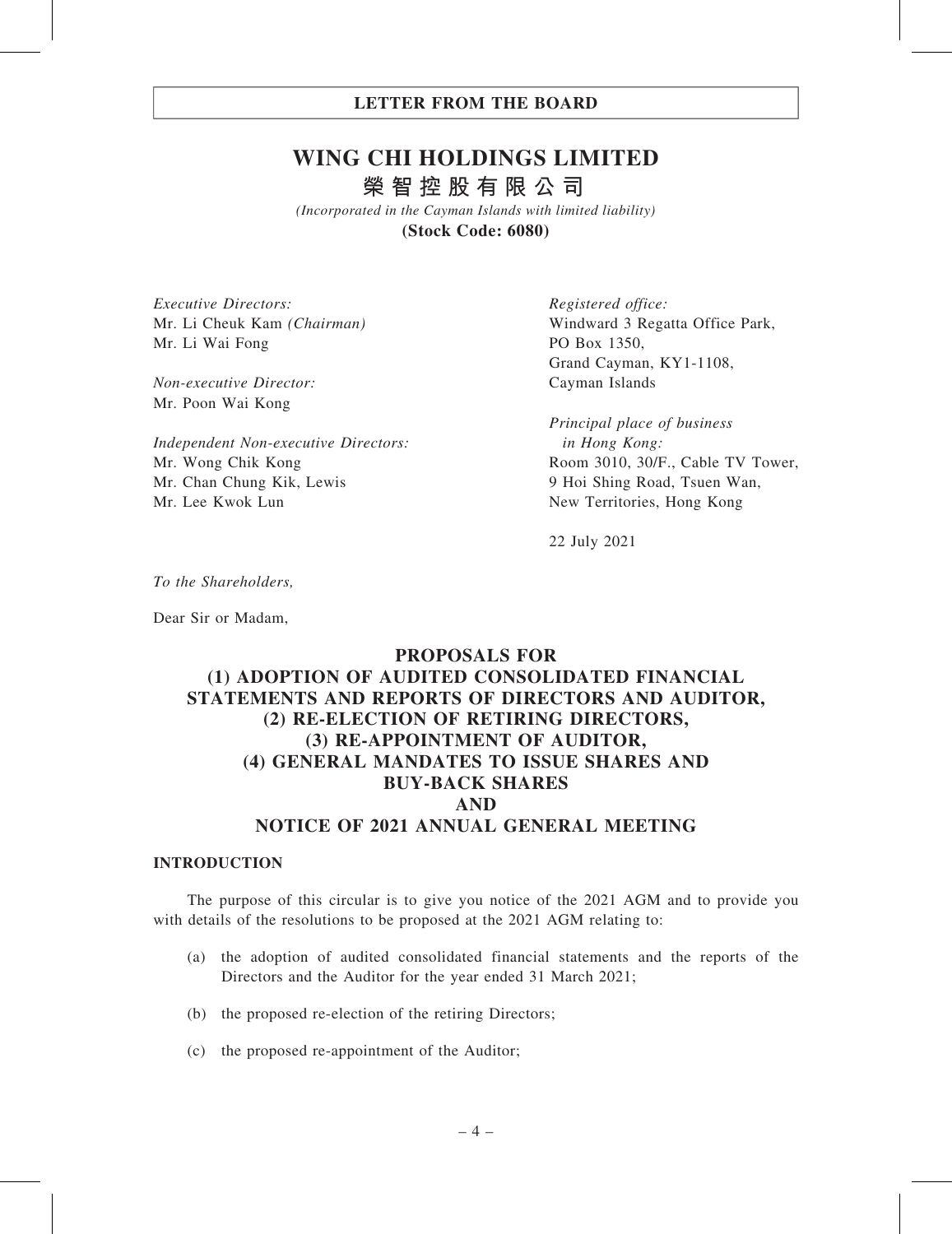- (d) the granting of the General Mandate to the Directors;
- (e) the granting of the Buy-back Mandate to the Directors; and
- (f) the granting of the Extension Mandate to the Directors.

### RESOLUTION (1) ADOPTION OF THE AUDITED CONSOLIDATED FINANCIAL STATEMENTS AND THE REPORTS OF THE DIRECTORS AND AUDITOR FOR THE YEAR ENDED 31 MARCH 2021

The audited consolidated financial statements of the Company for the year ended 31 March 2021 together with the reports of the Directors and Auditor, are set out in the 2021 Annual Report which will be sent to the Shareholders together with this circular. The 2021 Annual Report may be viewed and downloaded from the Company's website (www.wingchiholdings.com) and the Hong Kong Exchanges and Clearing Limited's website (www.hkexnews.hk). The audited consolidated financial statements have been reviewed by the Audit Committee of the Company.

#### RESOLUTION (2) RE-ELECTION OF THE RETIRING DIRECTORS

The Board currently consists of two Executive Directors namely Mr. Li Cheuk Kam (the Chairman) and Mr. Li Wai Fong, one Non-executive Director namely Mr. Poon Wai Kong and three Independent Non-executive Directors namely Mr. Wong Chik Kong, Mr. Chan Chung Kik, Lewis and Mr. Lee Kwok Lun.

Pursuant to the Articles 108 of the Articles of Association, one-third of the Directors for the time being, or, if their number is not three or a multiple of three, then the number nearest to but not less than one-third, shall retire from office by rotation provided that every Director (including those appointed for a specific term) shall be subject to retirement by rotation at lease once every three years. A retiring Director shall be eligible for re-election. In accordance with Article 108 of the Articles of Association, Mr. Li Wai Fong and Mr. Wong Chik Kong (''retiring Directors'') will retire from office as Directors at the 2021 AGM. The retiring Directors, being eligible, offer themselves for re-election at the 2021 AGM.

The re-election of the retiring Directors has been reviewed by the Nomination Committee which recommended to the Board that the re-election be proposed for Shareholders' approval at the 2021 AGM.

The nominations were made in accordance with the Nomination Policy of the Company and the objective criteria for the nominations include but not limited to, gender, age, cultural and educational background, professional experience, skills, knowledge and length of service, with due regard for the benefits of diversity as set out under the Board Diversity Policy of the Company.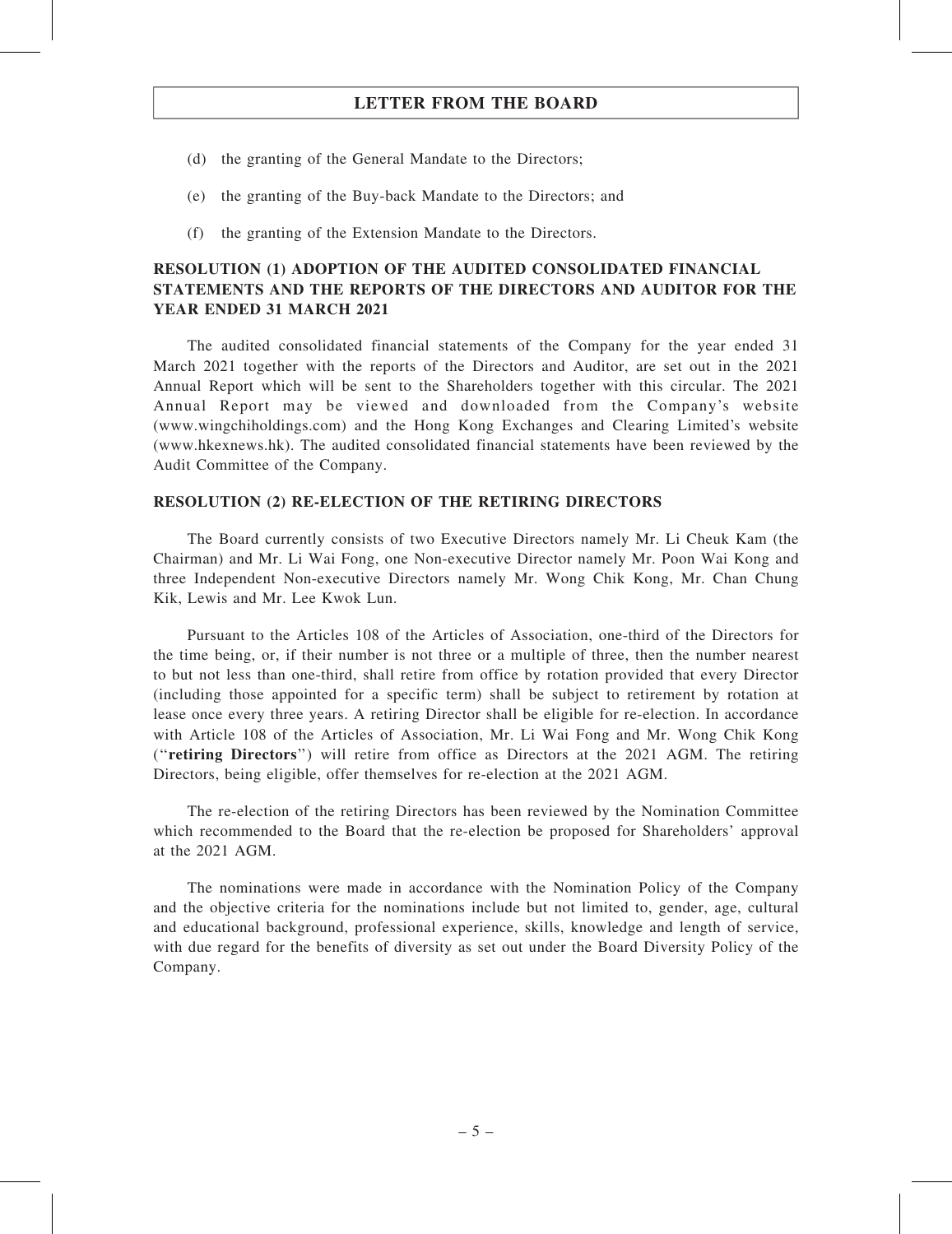In recommending each of Mr. Li Wai Fong to stand for re-election as an Executive Director ("ED") and Mr. Wong Chik Kong to stand for re-election as an Independent Nonexecutive Director (''INED''), the Nomination Committee has considered the following backgrounds and attributes of the nominees concerned:

- (a) Mr. Li Wai Fong has nearly 20 years of experience in management and sales and marketing. He obtained a Bachelor of Engineering Degree majoring in Automation in June 1999.
- (b) Mr. Wong Chik Kong has over 26 years of experience in the construction industry. Mr. Wong obtained a Higher Diploma in Architectural Studies from the City University of Hong Kong in November 1995.

The Nomination Committee considered that in view of their diverse and different educational background and professional knowledge and experience in management and sales marketing and the construction industry, the appointments of Mr. Li Wai Fong as ED and Mr. Wong Chik Kong as INED will bring valuable perspectives, knowledge, skills and experiences to the Board for its efficient and effective functioning and their appointments will contribute to the diversity of the Board appropriate to the requirements of the Company's business.

The Nomination Committee has also assessed the independence of all the INEDs. All the INEDs of the Company satisfy the Independence Guidelines set out in Rule 3.13 of the Listing Rules and has each provided to the Company an annual written confirmation of his independence.

The biographical details of the retiring Directors proposed to be re-elected at the 2021 AGM are set out in Appendix II to this circular.

#### RESOLUTION (3) RE-APPOINTMENT OF THE AUDITOR

SHINEWING (HK) CPA Limited, will retire as the Auditor at the 2021 AGM and, being eligible, offer itself for re-appointment.

The Board, upon the recommendation of the Audit Committee, proposed to re-appoint SHINEWING (HK) CPA Limited as the Auditor and to hold office until the conclusion of the 2022 annual general meeting of the Company.

### RESOLUTIONS (4) TO (6) GENERAL MANDATES TO ISSUE SHARES AND BUY BACK SHARES

Pursuant to the ordinary resolutions passed at the last annual general meeting of the Company held on 20 August 2020 the Directors were granted general mandates to issue new Shares and to buy back existing Shares. Unless otherwise renewed, such general mandates will lapse at the conclusion of the 2021 AGM.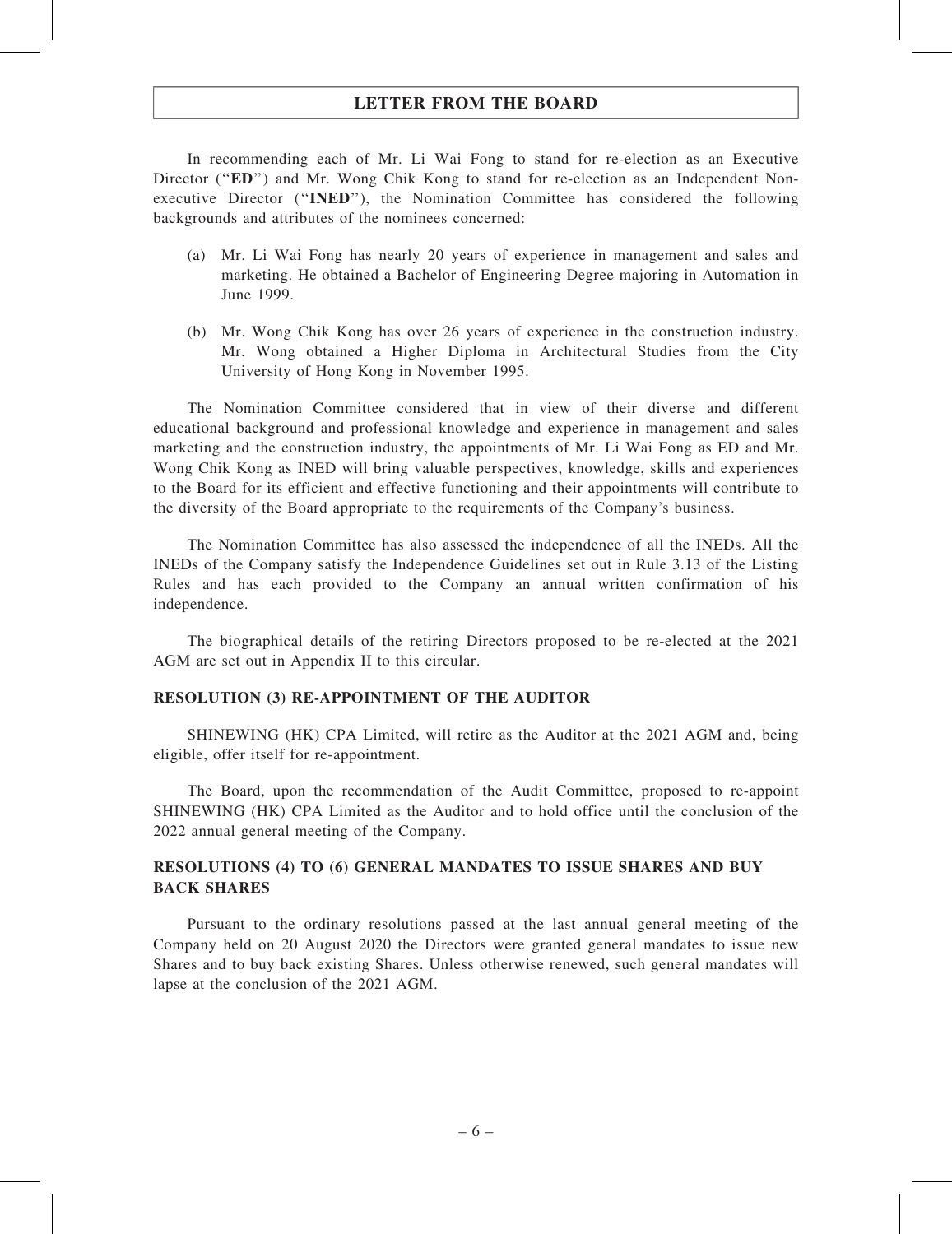At the 2021 AGM, separate ordinary resolutions will be proposed relating to the following general mandates:

- (i) authorising the Directors to allot, issue and otherwise deal with additional Shares not exceeding 20% of the aggregate number of Shares in issue as at the date of passing the resolution;
- (ii) authorising the Directors to buy back Shares not exceeding 10% of the aggregate number of Shares in issue as at the date of passing the resolution; and
- (iii) authorising the addition to the mandate to issue new Shares (referred to in (i) above) of those Shares bought-back by the Company pursuant to the Buy-back mandate (referred to in (ii) above).

As at the Latest Practicable Date, the issued Shares comprised 933,750,000 Shares. Assuming that there is no variation to the issued Shares during the period from the Latest Practicable Date to the date of passing of the resolution approving the mandate to issue new Shares (referred to in (i) above), the maximum number of Shares which may be issued pursuant to the mandate would be 186,750,000 Shares, not taking into account any additional new Shares which may be issued pursuant to the mandate referred to in (iii) above. Such number of Shares referred to above shall, where applicable, be adjusted in the event that the Shares in issue as at the date of passing the resolutions are, at any time thereafter, converted into a larger or smaller number of Shares.

In accordance with the Listing Rules, the Company is required to send to the Shareholders an explanatory statement containing information reasonably necessary to enable the Shareholders to make an informed decision on whether to vote for or against the proposed resolution to approve the buy-back by the Company of its Shares. This explanatory statement is set out in Appendix I to this circular.

The general mandates to issue new Shares and to buy back Shares, if granted at the 2021 AGM, will remain in effect until the earliest of (i) the conclusion of the 2022 annual general meeting of the Company; (ii) the expiration of the period within which the 2022 annual general meeting of the Company is required by law or the Articles of Association to be held; and (iii) the date upon which such authority is revoked or varied by an ordinary resolution of the Shareholders in a general meeting of the Company.

#### 2021 ANNUAL GENERAL MEETING AND PROXY ARRANGEMENT

The notice convening the 2021 AGM at which ordinary resolutions will be proposed, to adopt the audited consolidated financial statements for the year ended 31 March 2021 and the reports of the Directors and Auditor, inter alia, the granting of the general mandates to issue and buy back Shares, the re-election of retiring Directors and the re-appointment of Auditor are set out on page 16 to page 21 of this circular.

A proxy form for the 2021 AGM is enclosed herewith. Whether you are able to attend the 2021 AGM or not, you are requested to complete the enclosed proxy form in accordance with the instructions printed on it and return the completed proxy form to the Hong Kong branch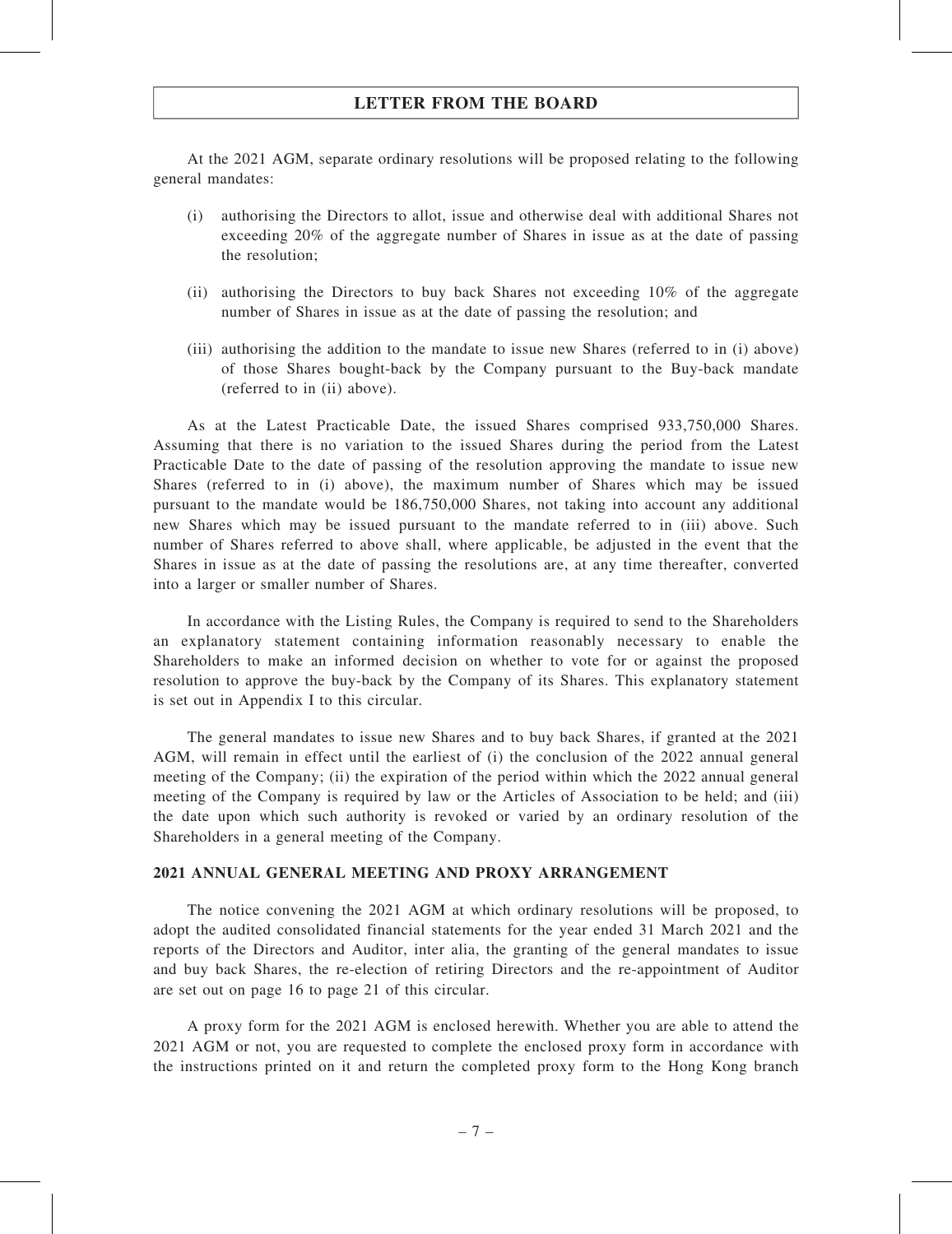share registrar and transfer office of the Company, Tricor Investor Services Limited, at Level 54, Hopewell Centre, 183 Queen's Road East, Hong Kong or via the designated URL (https://spot-emeeting.tricor.hk) by using the username and password provided on the notification letter sent by the Company as soon as possible and in any event so that it is received at least 48 hours (excluding any part of a day that is a public holiday) before the time appointed for the 2021 AGM or adjourned meeting (as the case may be). Submission of a proxy form shall not preclude you from attending the 2021 AGM (or any adjournment of such meeting) and voting in person should you so wish.

#### VOTING BY POLL AT THE 2021 AGM

In accordance with Rule 13.39(4) of the Listing Rules and the Articles of Association, all resolutions set out in the 2021 AGM Notice will be vote on by poll at the 2021 AGM except where the chairman, in good faith, decides to allow a resolution which relates purely to a procedural or administrative matter to be voted on by a show of hands.

Article 79 of the Articles of Association provides that on a poll, every Shareholder present in person or by proxy shall have one vote for every fully paid Share held by that Shareholder. Accordingly, the resolutions to be considered and, it thought fit, approved at the 2021 AGM will be voted by way of a poll by the Shareholders. An announcement on the poll results of the 2021 AGM will be made by the Company after the 2021 AGM, in the manner prescribed under Rule 13.39(5) of the Listing Rules.

#### RECOMMENDATION

At the 2021 AGM, ordinary resolutions will be proposed to approve, among other matters, the adoption of the audited financial statements of the Company and the reports of the Directors and Auditor of the Company for the year ended 31 March 2021; the granting of the General Mandate, the Buy-back Mandate and the Extension Mandate; the re-election of retiring Directors and the re-appointment of Auditor.

The Directors believe that the proposed granting of the General Mandate, the Buy-back Mandate and the Extension Mandate, the re-election of retiring Directors and the reappointment of the Auditor are in the best interests of the Company and the Shareholders. The Directors believe that an exercise of the General Mandate and the Extension Mandate will enable the Company to take advantage of market conditions to raise additional capital for the Company. The Buy-back Mandate may, depending on market conditions and funding arrangements at the time, lead to an enhancement of the net asset value per Share and/or earnings per Share and will only be exercised when the Directors believe that such buy-back of Shares will benefit the Company and the Shareholders. An exercise of the Buy-back Mandate in full may have a material adverse impact on the working capital and/or gearing position of the Company. The Directors do not, however, intend to make any buy-back in circumstances that would have a material adverse impact on the working capital requirements or the gearing levels of the Company. Accordingly, the Directors recommend that Shareholders vote in favour of all resolutions to be proposed at the 2021 AGM.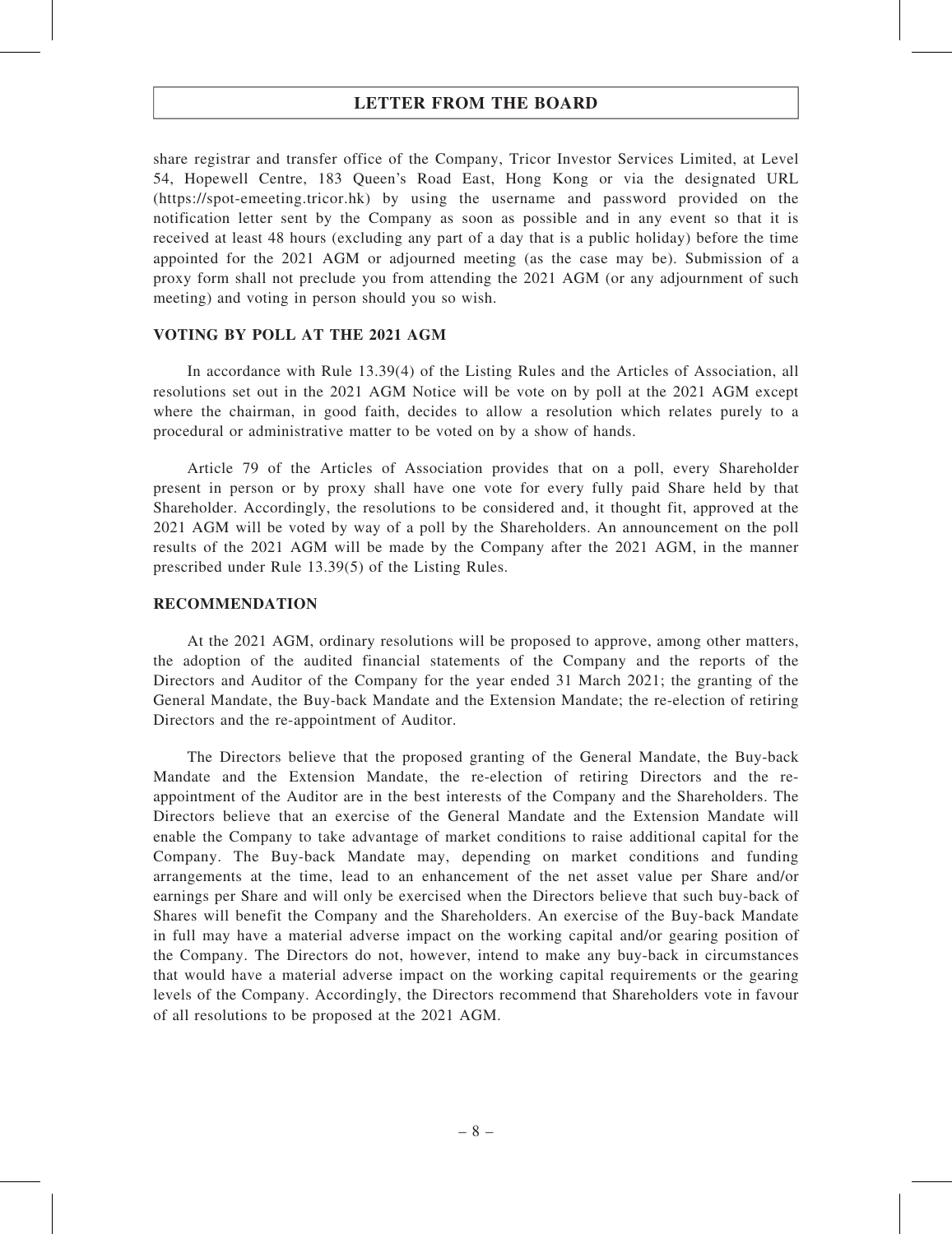#### CLOSURE OF REGISTER OF MEMBERS

In order to determine entitlement of Shareholders to the right to attend and vote at the 2021 AGM (or any adjournment thereof), the register of members of the Company will be closed from Friday, 13 August 2021 to Friday, 20 August 2021, both days inclusive, during which period no share transfer will be effected. All properly completed transfer documents accompanied by the relevant share certificates must be lodged with the Hong Kong branch share registrar and transfer office of the Company, Tricor Investor Services Limited, at Level 54, Hopewell Centre, 183 Queen's Road East, Hong Kong, for registration no later than 4:30 p.m. on Thursday, 12 August 2021.

#### RESPONSIBILITY STATEMENT

This circular, for which the Board collectively and individually accept full responsibility, includes particulars given in compliance with the Listing Rules for the purpose of giving information with regard to the Company. The Board, having made all reasonable enquiries, confirm that to the best of their knowledge and belief the information contained in this circular is accurate and complete in all material respects and not misleading or deceptive, and there are no other matters the omission of which would make any statement herein or this circular misleading.

#### GENERAL INFORMATION

Your attention is drawn to the additional information set out in the appendices to this circular.

#### LANGUAGE

The English text of this circular shall prevail over the Chinese text for the purpose of interpretation.

> Yours faithfully, For and on behalf of the Board Wing Chi Holdings Limited Li Cheuk Kam Chairman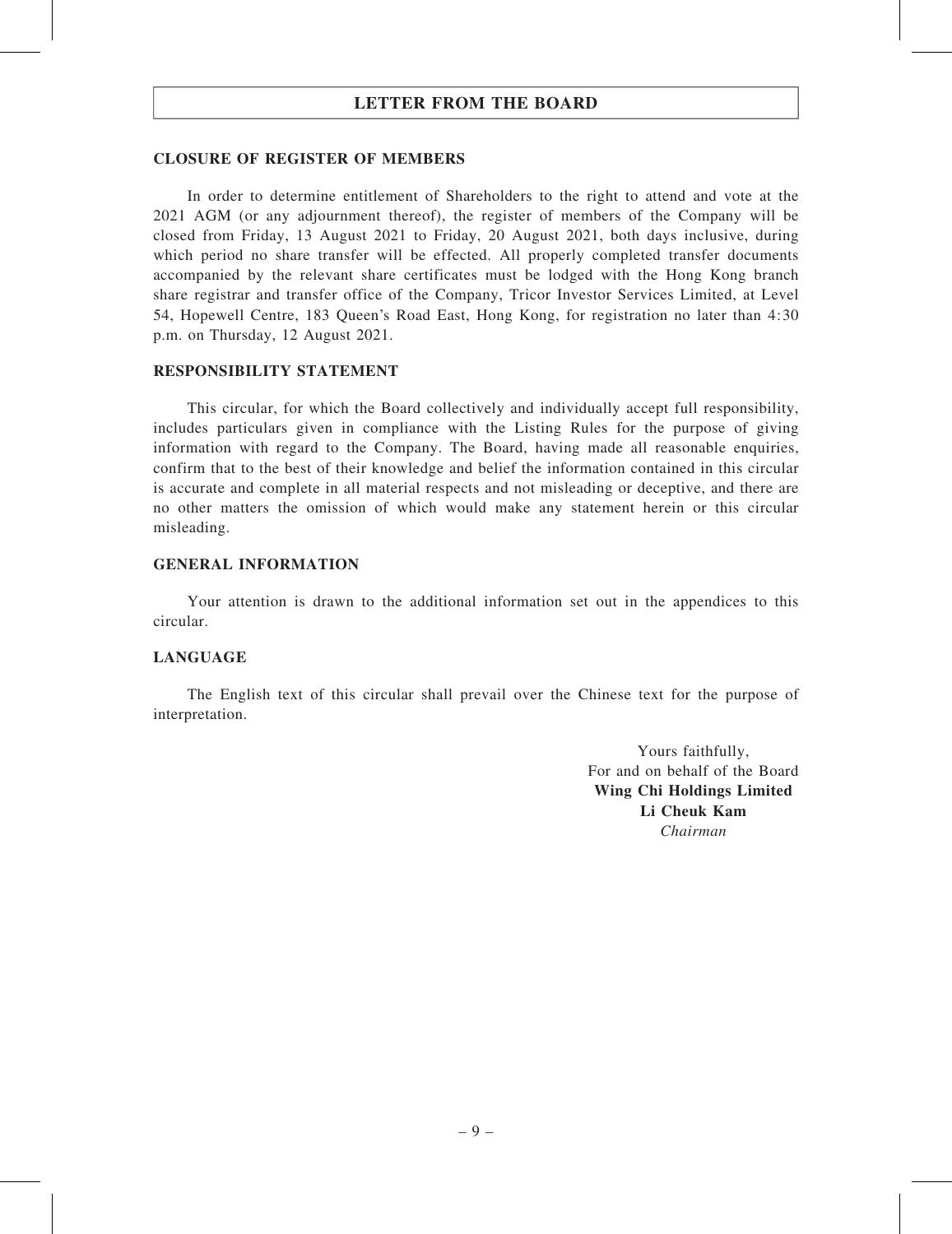The following is the explanatory statement required to be sent to Shareholders under the Listing Rules in connection with the general mandate for buy-backs of Shares of the Company to be proposed at the 2021 AGM.

#### 1. LISTING RULES RELATING TO SHARE BUY-BACK

The Listing Rules permit companies with a primary listing on the Stock Exchange to buy back their shares on the Stock Exchange subject to certain restrictions.

The Listing Rules provide that all proposed share buy-backs by a company with a primary listing on the Stock Exchange must be approved in advance by an ordinary resolution, either by way of a general mandate or by specific approval of a particular transaction. Such authority may only continue in force during the period from the passing of the resolution until the earlier of: (i) the conclusion of the next annual general meeting of the company; (ii) the expiry of the period within which the next annual general meeting of the company is required by law to be held; and (iii) the passing of an ordinary resolution by shareholders in general meeting of the company revoking or varying such mandate.

#### 2. SHARE CAPITAL

As at the Latest Practicable Date, the total number of Shares in issue was 933,750,000 **Shares**.

Subject to the passing of the ordinary resolution no. 5 as set out in the notice of 2021 AGM in respect of granting to the Director a general mandate to buy back Shares up to an aggregate number of Shares not exceeding 10% of the number of issued Shares at the date of the passing of the relevant resolution (the ''Buy-back Mandate'') and on the basis that no further Shares are issued or bought back following the Latest Practicable Date and up to the date of the 2021 AGM, the Directors would be authorised to buy back Shares up to a limit of 93,375,000 Shares. The Shares bought back by the Company shall, subject to applicable law, be automatically cancelled upon such buy-back.

#### 3. REASONS FOR BUY-BACK

The Directors believe that it is in the best interests of the Company and its Shareholders to have a general authority from Shareholders to enable the Directors to buy back Shares on the market. Such buy-backs may, depending on market conditions and funding arrangements at the time, lead to an enhancement of the net value of the Company and its assets and/or its earnings per Share and will only be made when the Directors believe that such buy-backs will benefit the Company and its Shareholders as a whole. The number of Shares to be bought-back on any occasion and the price and other terms on which the same are bought-back will be decided by the Directors at the relevant time, having regard to the circumstances then pertaining.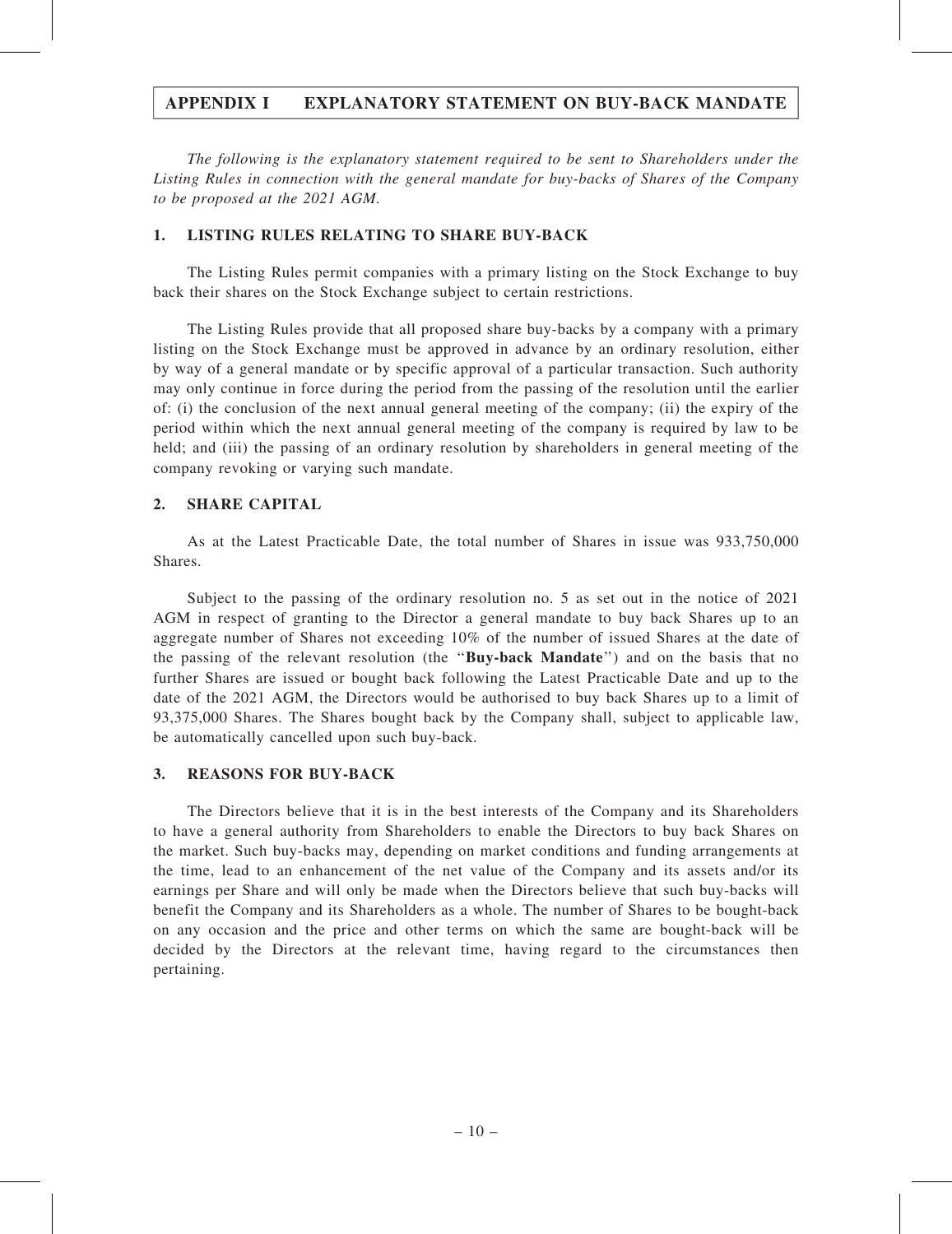#### 4. FUNDING AND EFFECT OF BUY-BACKS

The Company is empowered by the Articles of Association to buy back its Shares. In buying back the Shares, the Company may only apply funds legally available for such purpose in accordance with the Listing Rules, the Memorandum of Association, the Articles of Association, the Cayman Companies Law and all other applicable laws, rules and regulations, as the case may be.

Under the Listing Rules, a listed company may not buy back its own shares listed on the Stock Exchange for a consideration other than cash or for settlement otherwise than in accordance with the trading rules of the Stock Exchange as amended from time to time.

In accordance with the Cayman Companies Law, the Memorandum of Association and the Articles of Association, Shares may only be bought back out of the funds of the Company which are legally available for such purpose or out of the proceeds of a fresh issue of Shares made for the purposes of the purchase or, subject to a statutory test of solvency, out of capital. The premium, if any, payable on purchase must be provided for out of the profits of the Company or out of the Company's share premium account before or at the time the Shares are bought back or, subject to the statutory test of solvency, out of capital. Under the Cayman Companies Law, the Shares so bought back will be treated as cancelled but the aggregate amount of authorised share capital will not be reduced.

There might be material adverse impact on the working capital or gearing position of the Company as compared with the position disclosed in the audited financial statements contained in the 2021 Annual Report for the year ended 31 March 2021 in the event that the buy-backs were to be carried out in full at any time during the proposed buy-back period. However, the Directors do not propose to exercise the Buy-back Mandate to such extent as would, in the circumstances, have a material adverse effect on the working capital requirements of the Company or the gearing levels which in the opinion of the Directors are from time to time appropriate for the Company.

#### 5. UNDERTAKING OF THE DIRECTORS

The Directors have undertaken to the Stock Exchange to exercise the Buy-back Mandate in accordance with the Listing Rules, the Memorandum of Association, the Articles of Association and the applicable laws of the Cayman Islands.

#### 6. TAKEOVER CODE CONSEQUENCE

If as a result of a share buy-back a Shareholder's proportionate interest in the voting rights of the Company increases, such increase will be treated as an acquisition for the purposes of Rule 32 of the Takeovers Code. Accordingly, a Shareholder or a group of Shareholders acting in concert could obtain or consolidate control of the Company and become obliged to make a mandatory offer in accordance with Rule 26 of the Takeovers Code for all the Shares not already owned by such Shareholder or group of Shareholders.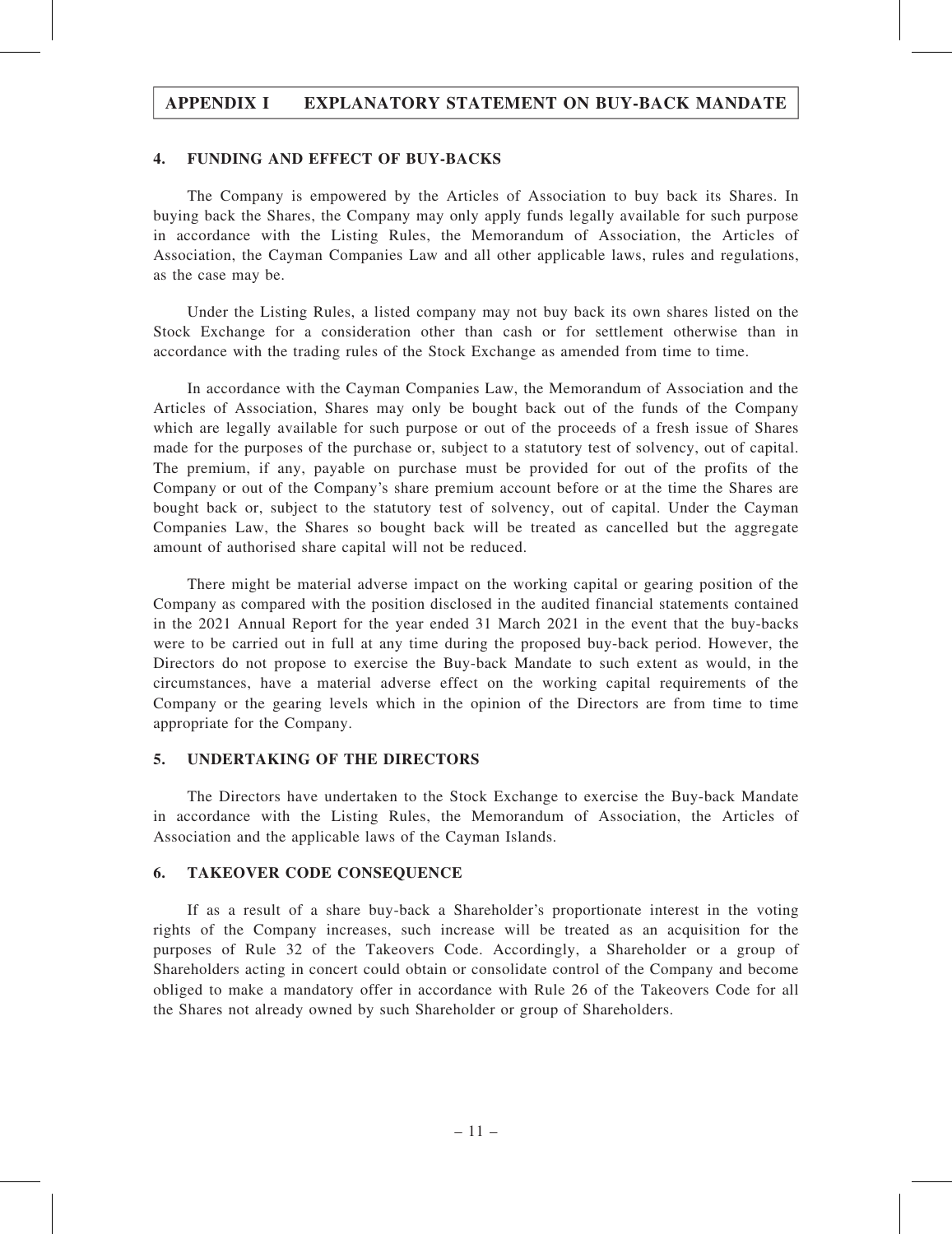As at the Latest Practicable Date, to the best knowledge and belief of the Directors, Colourfield Global Limited (''Colourfield Global''), the Company's controlling shareholder (as defined in the Listing Rules), was interested in 484,998,000 Shares, representing 51.94% of the aggregate number of Shares in issue. Colourfield Global is wholly and beneficially owned by Mr. Li Cheuk Kam, the chairman of the Board and an Executive Director of the Company. Therefore, Mr. Li Cheuk Kam is deemed, or taken to be, interested in all the Shares held by Colourfield Global for the purposes of the SFO. Based on such interests and assuming that there is no change in the number of the Shares in issue after the Latest Practicable Date, in the event that the Directors exercised in full the power to buy back Shares which is proposed to be granted at the 2021 AGM, the percentage shareholding of each of Mr. Li Cheuk Kam and Colourfield Global would be increased to approximately 57.71% of the aggregate number of Shares in issue, and such increase will not give rise to any obligation to make a mandatory offer under Rule 26 of the Takeovers Code.

On this basis, the Directors are not aware of any consequence which would arise under the Takeovers Code as a result of exercising the power under the Buy-back Mandate.

### 7. SHARE BOUGHT-BACK BY THE COMPANY

The Company has not bought-back any Shares in the six months prior to the Latest Practicable Date.

### 8. DISCLOSURE OF INTEREST BY DIRECTORS, THEIR CLOSE ASSOCIATES AND CORE CONNECTED PERSON

As at the Latest Practicable Date, to the best of their knowledge having made all reasonable enquiries, none of the Directors nor any of their respective close associates (as defined in the Listing Rules), presently intend to sell any Shares to the Company or its subsidiaries under the Buy-back Mandate in the event that the Buy-back Mandate is approved by Shareholders.

No core connected persons (as defined in the Listing Rules) of the Company have notified the Company that he/she/it has any present intention to sell any of his/her/its Shares, or that he/she/it has undertaken not to sell any Shares held by him/her/it, to the Company in the event that the Buy-back Mandate is approved by Shareholders.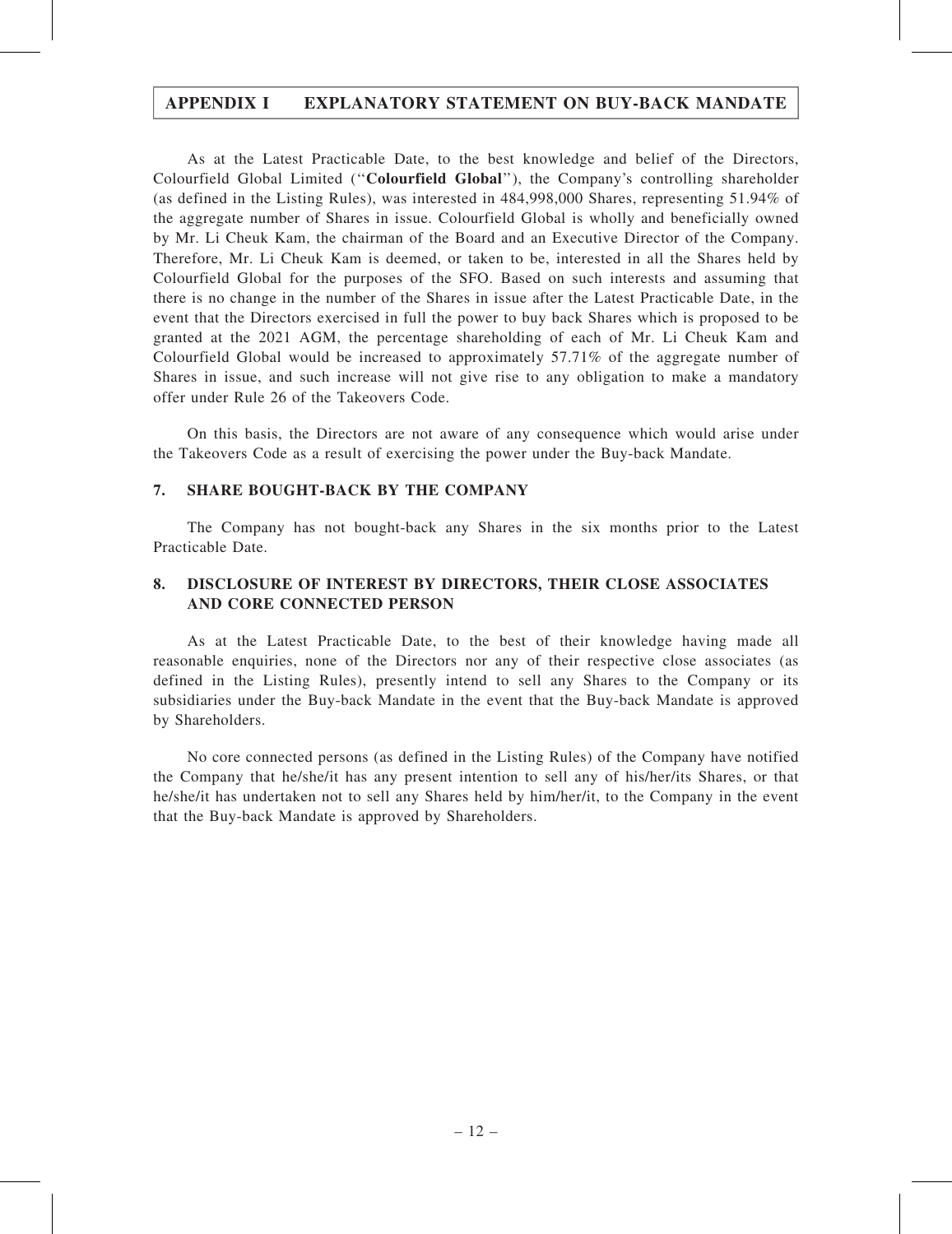### 9. SHARE PRICES

The highest and lowest prices at which the Shares have traded on the Stock Exchange during each of the previous twelve months up to the Latest Practicable Date were as follows:

|                                          | <b>Price per Shares</b> |        |
|------------------------------------------|-------------------------|--------|
|                                          | <b>Highest</b>          | Lowest |
|                                          | HK\$                    | HK\$   |
| 2020                                     |                         |        |
| July                                     | 0.200                   | 0.140  |
|                                          |                         |        |
| August                                   | 0.178                   | 0.097  |
| September                                | 0.141                   | 0.099  |
| October                                  | 0.137                   | 0.119  |
| November                                 | 0.148                   | 0.115  |
| December                                 | 0.125                   | 0.102  |
| 2021                                     |                         |        |
| January                                  | 0.330                   | 0.088  |
| February                                 | 0.138                   | 0.063  |
| March                                    | 0.099                   | 0.084  |
| April                                    | 0.093                   | 0.085  |
| May                                      | 0.143                   | 0.095  |
| June                                     | 0.118                   | 0.090  |
| July (up to the Latest Practicable Date) | 0.115                   | 0.093  |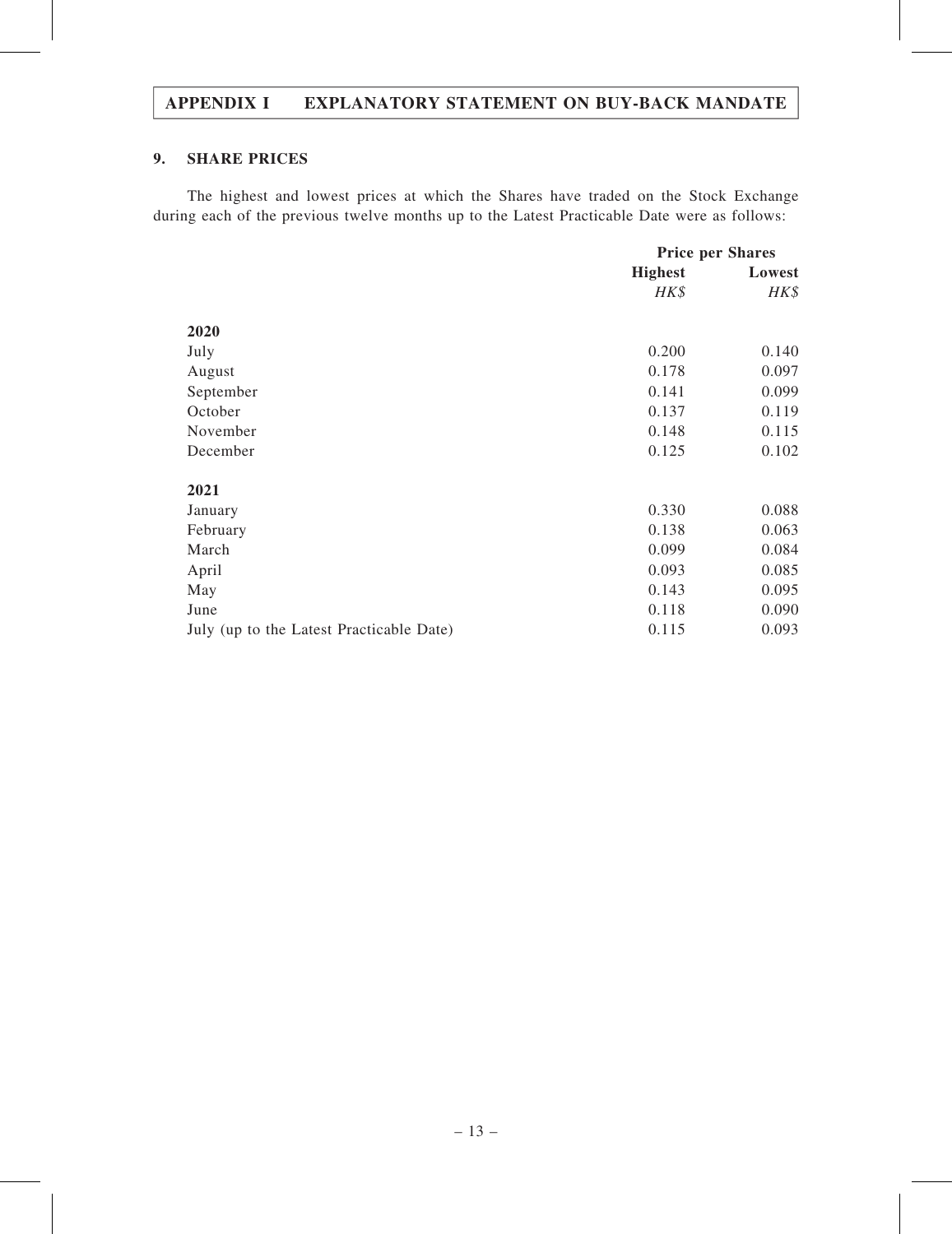#### APPENDIX II BIOGRAPHICAL DETAILS OF THE RETIRING DIRECTORS PROPOSED TO BE RE-ELECTED AT THE 2021 AGM

The following are the particulars of the retiring Directors who will retire at the conclusion of the 2021 AGM and will be proposed to be re-elected at the 2021 AGM.

Mr. LI Wai Fong (李偉芳) (''Mr. LiWF''), aged 46, was appointed as an Executive Director on 25 May 2017. He joined our Group as the Administration Manager in May 2014 and is primarily responsible for overseeing the administration matters of our Group. Save as disclosed above, Mr. LiWF does not hold any positions in the Company or any of its subsidiaries.

Mr. LiWF obtained a Bachelor of Engineering Degree majoring in Automation in June 1999. He has nearly 20 years of experience in management and sales and marketing.

Mr. LiWF has entered into a service agreement with the Company for an initial term of three years commencing on 20 October 2017 and have continued thereafter until terminated in accordance with the terms of the agreement. The amount of emoluments paid for the year ended 31 March 2021 to Mr. LiWF is set out in note 12 to the consolidated financial statements for the year ended 31 March 2021 of the Company's 2021 Annual Report. Such remuneration/emoluments will be reviewed annually by the Board and by the Remuneration Committee; and he is entitled to a discretionary bonus as the Remuneration Committee may recommend to the Board and which the Board may approve with reference to his performance and the operating results of the Group.

Save as disclosed above, Mr. LiWF has not held any directorship in the last three years in public companies the securities of which are listed on any securities market in Hong Kong or overseas. Mr. LiWF is not interested in any Shares which are required to be disclosed pursuant to Part XV of the SFO as at the Latest Practicable Date. Mr. LiWF is the brother of Mr. Li Cheuk Kam, the Chairman of the Board, the Chief Executive Officer and an Executive Director of the Company. Save as disclosed above, Mr. LiWF does not have any relationship with any other Directors, senior management, substantial or controlling shareholders of the Company.

Mr. WONG Chik Kong (黃植剛) (''Mr. Wong''), aged 48, was appointed as an Independent Non-executive Director of the Company on 21 September 2017. He is the Chairman of the Remuneration Committee and a member of each of the Audit Committee and the Nomination Committee of the Company. Save as disclosed above, Mr. Wong does not hold any positions in the Company or any of its subsidiaries.

Mr. Wong obtained a Higher Diploma in Architectural Studies from the City University of Hong Kong in November 1995. Mr. Wong has over 26 years of experience in the construction industry where he was primarily responsible for project management, cost control, supervision and co-ordination with consultants and sub-contractor for demolition, slope remedial, foundation and building projects.

Mr. Wong has entered into a service agreement with the Company for a term of three years commencing from 20 September 2020 and will continue thereafter until terminated in accordance with the terms of the agreement. The amount of emoluments paid for the year ended 31 March 2021 to Mr. Wong is set out in note 12 to the consolidated financial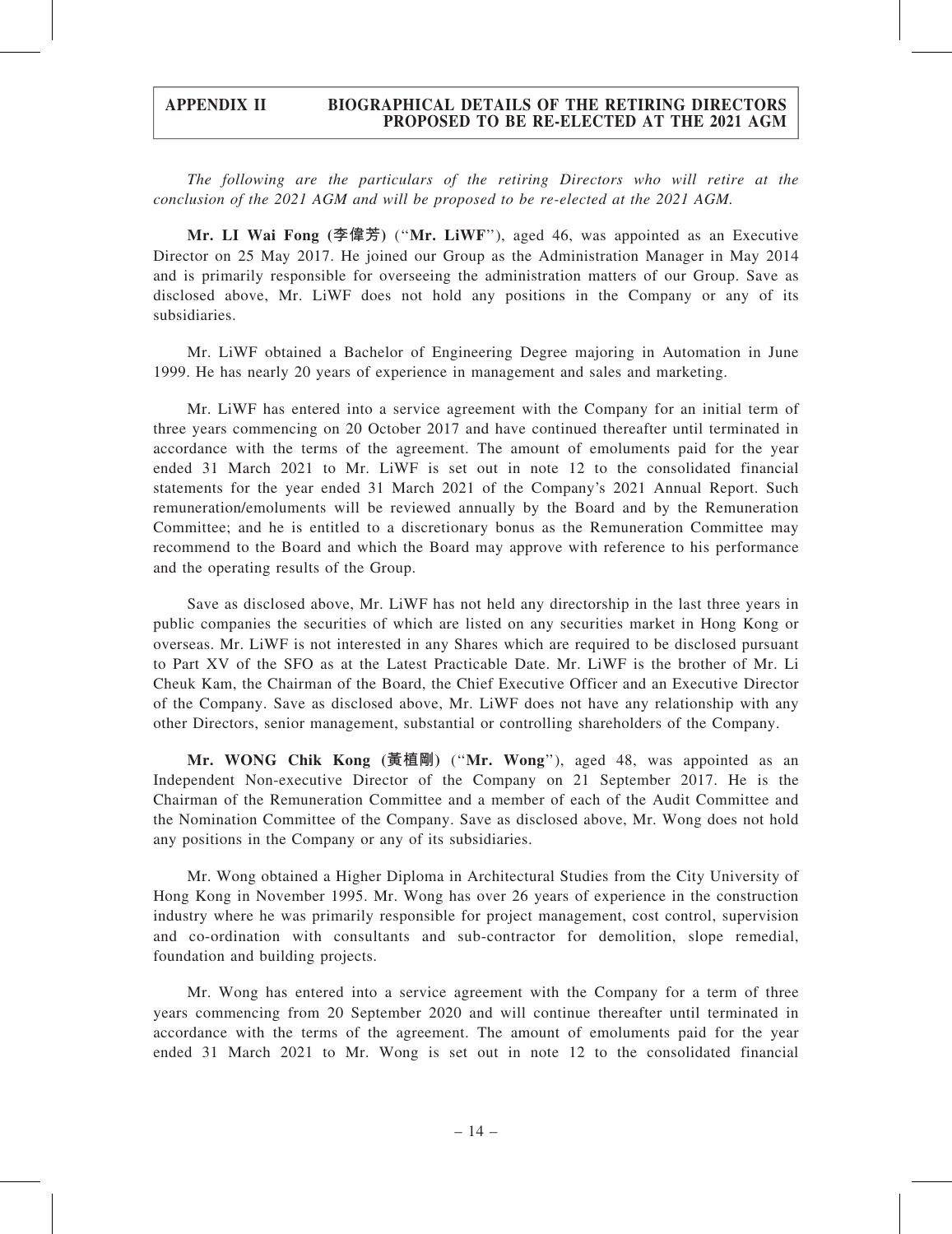### APPENDIX II BIOGRAPHICAL DETAILS OF THE RETIRING DIRECTORS PROPOSED TO BE RE-ELECTED AT THE 2021 AGM

statements for the year ended 31 March 2021 of the Company's 2021 Annual Report. Such remuneration/emoluments will be reviewed annually by the Board and by the Remuneration Committee.

Save as disclosed above, Mr. Wong has not held any directorship in the last three years in public companies the securities of which are listed on any securities market in Hong Kong or overseas. He is not connected with any Directors, senior management, substantial or controlling shareholders of the Company, nor does he have any interests in the Shares which are required to be disclosed pursuant to Part XV of the SFO as at the Latest Practicable Date.

Saved as disclosed herein, in relation to the re-election of the above-mentioned retiring Directors, the Board is not aware of any information that ought to be disclosed pursuant to the requirements under Rule 13.51(2)(h) to (v) of the Listing Rules, nor are there any other matters that ought to be brought to the attention of the Shareholders.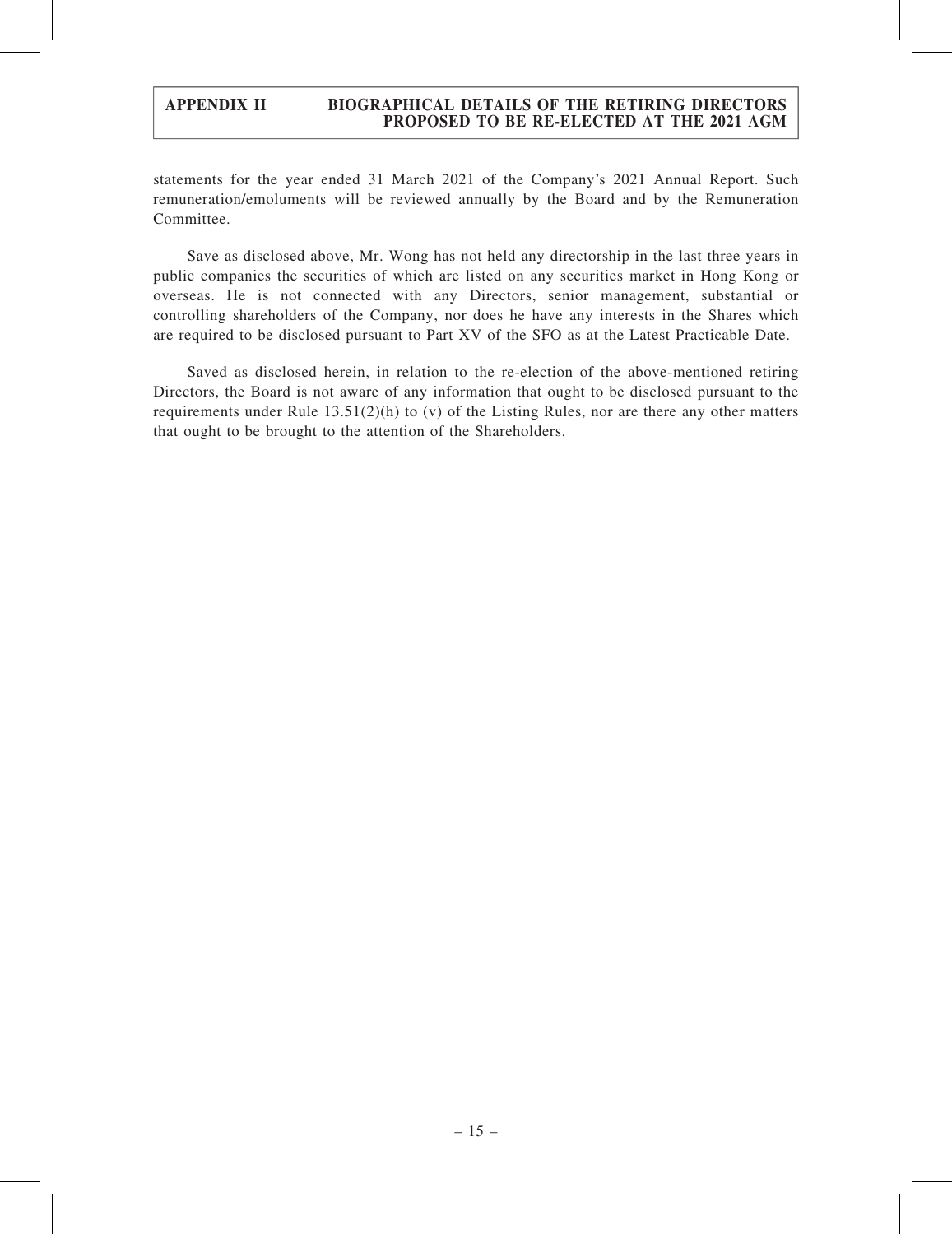# **WING CHI HOLDINGS LIMITED 榮智控股有限公司**

*(Incorporated in the Cayman Islands with limited liability)* **(Stock Code: 6080)**

## NOTICE OF 2021 ANNUAL GENERAL MEETING

NOTICE IS HEREBY GIVEN that the 2021 annual general meeting (the "2021 AGM") of Wing Chi Holdings Limited (the ''Company'') will be held at the Unit 1603–1604, 16/F, Causeway Bay Plaza I, 489 Hennessy Road, Causeway Bay, Hong Kong on Friday, 20 August 2021 at 11:30 a.m. for the following purposes:

- 1. To adopt the audited financial statements of the Company and the reports of the Directors and Auditor of the Company for the year ended 31 March 2021;
- 2. To consider and approve, each as a separate resolution, if thought fit, the following resolutions:
	- (a) To re-elect Mr. Li Wai Fong as an Executive Director.
	- (b) To re-elect Mr. Wong Chik Kong as an Independent Non-executive Director.
	- (c) To authorise the Board to fix the Directors' remuneration.
- 3. To re-appoint SHINEWING (HK) CPA Limited as the Auditor and to authorise the Board to fix its remuneration;

As special business, to consider and, if thought fit, pass with or without modification the following resolutions as ordinary resolutions:

- 4. ''THAT:
	- (a) subject to paragraphs (b) and (c) of this Resolution, the Directors be and are hereby granted an unconditional general mandate to allot, issue and deal with additional shares in the capital of the Company and to allot, issue or grant securities convertible into shares in the capital of the Company, options, warrants and other rights to subscribe for any shares in the capital of the Company or such convertible securities and to make or grant offers, agreements and options in respect thereof;
	- (b) such mandate shall not extend beyond the Relevant Period (as defined hereinafter) save that the Directors may during the Relevant Period make or grant offers, agreements, rights and options which might require the exercise of such power after the end of the Relevant Period;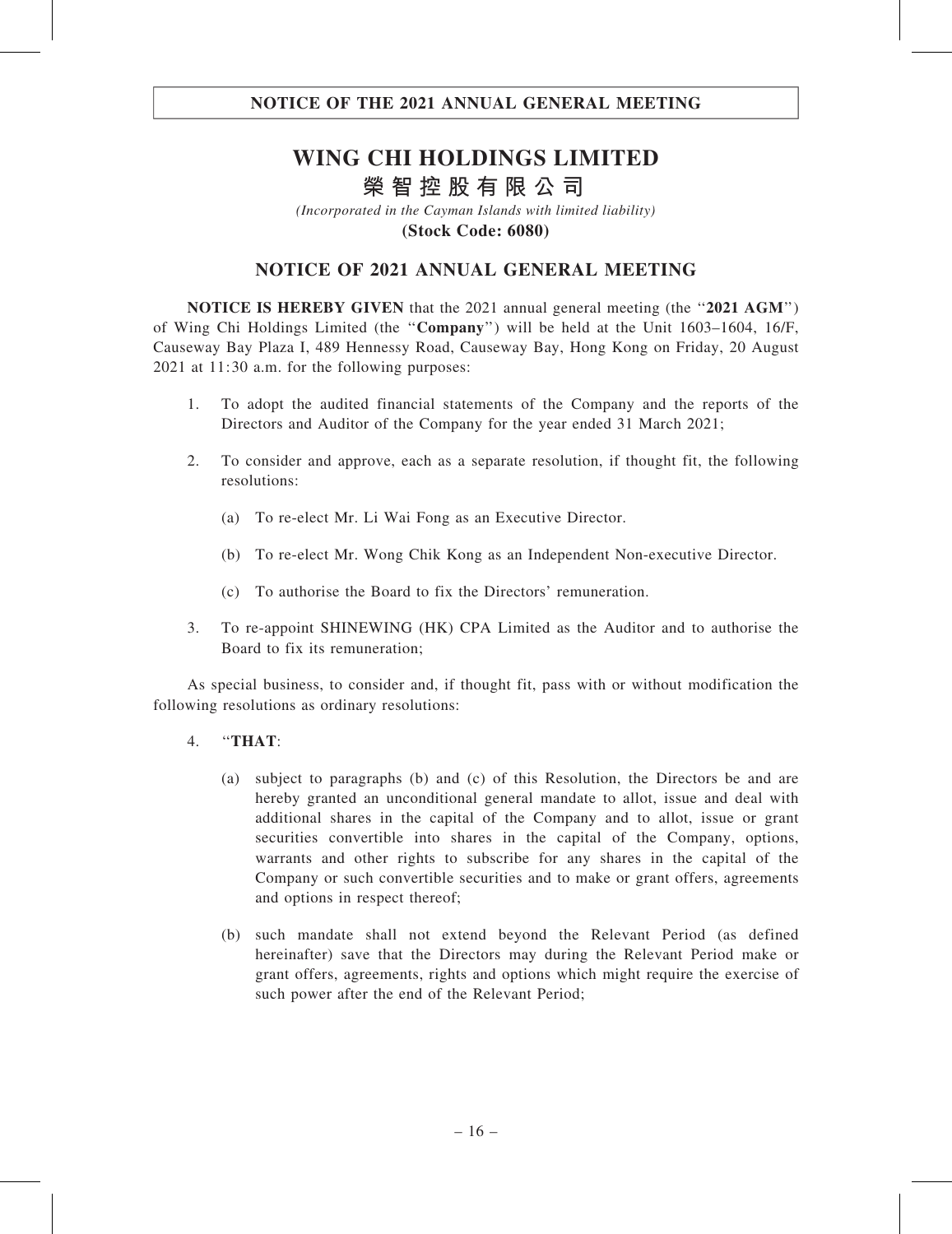- (c) the aggregate number of shares allotted or agreed conditionally or unconditionally to be allotted or issued (whether pursuant to an option or otherwise) by the Directors pursuant to paragraph (a) above, otherwise than pursuant to:
	- (i) a Rights Issue (as defined hereinafter);
	- (ii) the exercise of rights of subscription or conversion under the terms of any warrants issued by the Company or any securities which are convertible into shares of the Company;
	- (iii) the exercise of the subscription rights under any share option scheme or similar arrangement for the time being adopted for the grant or issue to officers and/or employees of the Company and/or any of its subsidiaries of shares or rights to acquire shares of the Company; or
	- (iv) any scrip dividend or similar arrangement providing for the allotment of shares in lieu of the whole or part of a dividend on shares of the Company in accordance with the articles of association of the Company;

shall not exceed 20% of the aggregate number of shares of the Company in issue as at the date of passing of this Resolution; and

(d) for the purposes of this Resolution

''Relevant Period'' means the period from the passing of this Resolution until the earlier of:

- (i) the conclusion of the next annual general meeting of the Company;
- (ii) the expiry of the period within which the next annual general meeting of the Company is required by law to be held; and
- (iii) the passing of an ordinary resolution by shareholders of the Company in general meeting revoking or varying the authority given to the Directors by this Resolution; and

"Rights Issue" means an offer of shares of the Company, or offer or issue of warrants, options or other securities giving rights to subscribe for shares of the Company open for a period fixed by the Directors to holders of shares of the Company on the Company's register of members on a fixed record date in proportion to their then holdings of shares of the Company (subject to such exclusion or other arrangements as the Directors may deem necessary or expedient in relation to fractional entitlements, or having regard to any restrictions or obligations under the laws of, or the requirements of, or the expense or delay which may be involved in determining the existence or extent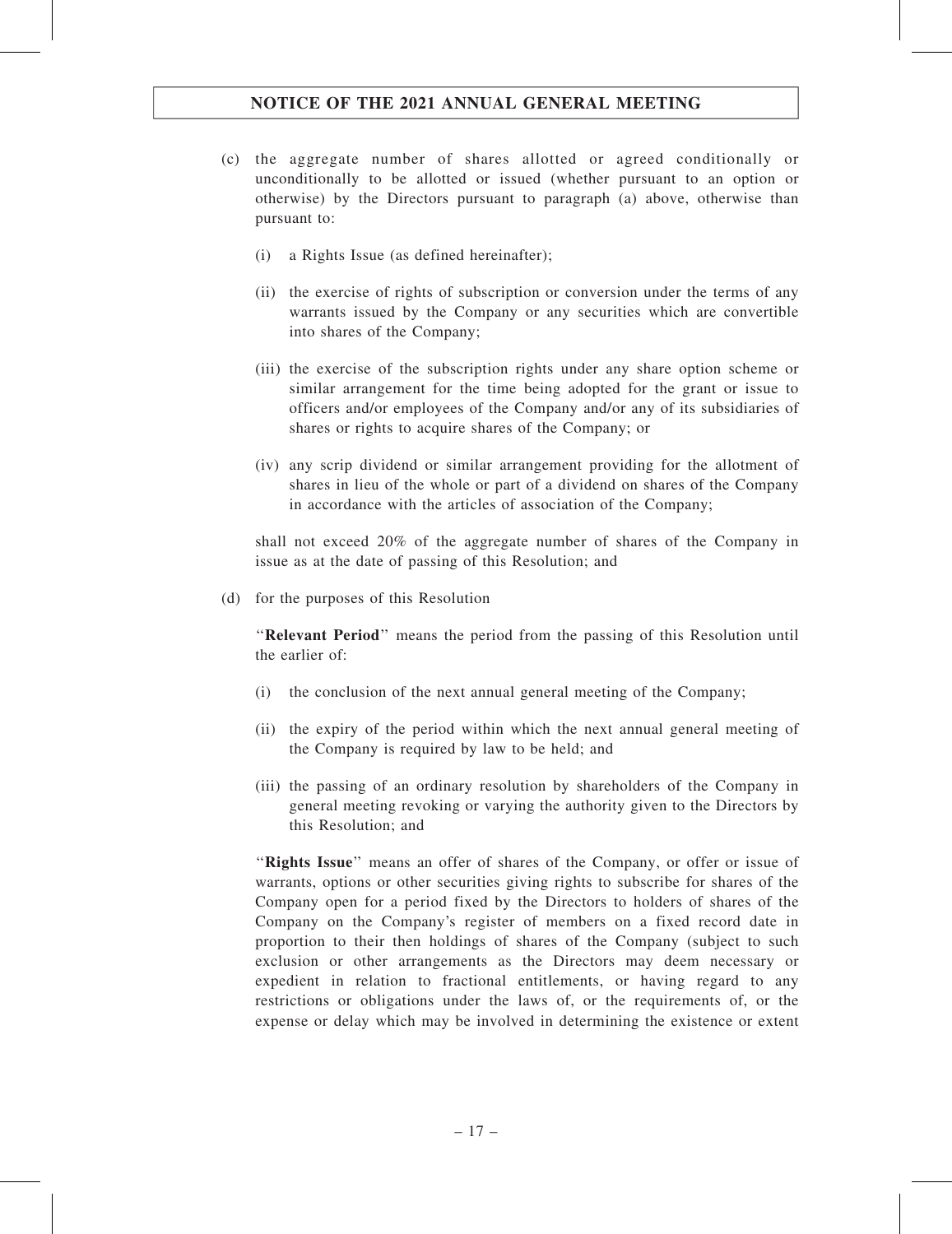of any restrictions or obligations under the laws of, or the requirements of, any jurisdiction outside Hong Kong or any recognised regulatory body or any stock exchange outside Hong Kong).''

### 5. ''THAT:

- (a) subject to paragraph (b) of this Resolution, the exercise by the Directors during the Relevant Period (as defined below) of all the powers of the Company to buy back shares of the Company on The Stock Exchange of Hong Kong Limited (the ''Stock Exchange'') or on any other stock exchange on which the shares of the Company may be listed and which is recognised by the Securities and Futures Commission and the Stock Exchange for this purpose, subject to and in accordance with all applicable laws and the requirements of the Rules Governing the Listing of Securities on the Stock Exchange or of any other stock exchange (as applicable) as amended from time to time, be and is hereby generally and unconditionally approved;
- (b) the aggregate number of shares to be bought back pursuant to the approval in paragraph (a) of this Resolution shall not exceed 10 per cent of the number of issued shares of the Company at the date of the passing of this Resolution, and the said approval shall be limited accordingly; and
- (c) for the purposes of this Resolution:

''Relevant Period'' means the period from the passing of this Resolution until the earlier of:

- (i) the conclusion of the next annual general meeting of the Company;
- (ii) the expiry of the period within which the next annual general meeting of the Company is required by law to be held; and
- (iii) the passing of an ordinary resolution by shareholders of the Company in general meeting revoking or varying the authority given to the Directors by this Resolution.''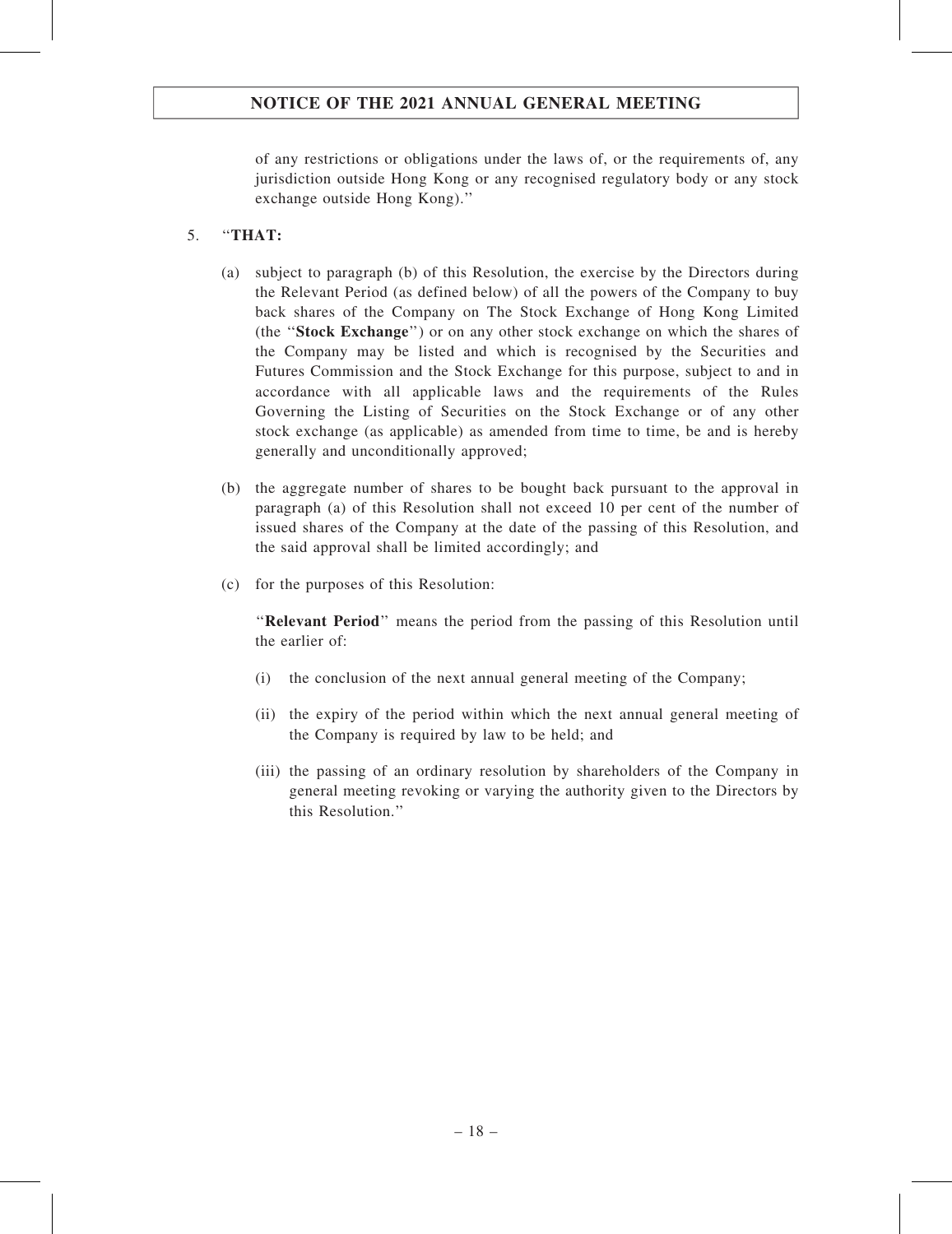6. ''THAT subject to the passing of ordinary resolutions numbered 4 and 5 set out in the notice of the Meeting, the aggregate number of shares of the Company that may be allotted, issued and dealt with or agreed conditionally or unconditionally to be allotted, issued or dealt with by the Directors pursuant to and in accordance with the mandate granted under resolution numbered 4 set out in the notice of the Meeting be and is hereby increased and extended by the addition of the aggregate number of shares in the capital of the Company which may be bought-back by the Company pursuant to and in accordance with the mandate granted under resolution numbered 5 set out in the notice of the Meeting, provided that such amount shall not exceed 10% of the aggregate number of shares of the Company in issue as at the date of the passing of this Resolution.''

> By order of the Board Wing Chi Holdings Limited Li Cheuk Kam Chairman

Hong Kong, 22 July 2021

Notes:

- (1) An eligible shareholder is entitled to appoint one or more proxies to attend, speak and vote in his/her stead at the 2021 AGM (or at any adjournment of it) provided that each proxy is appointed to represent the respective number of shares held by the shareholder as specified in the relevant proxy forms. The proxy does not need to be a shareholder of the Company. In light of the epidemic situation of the COVID-19, shareholders may consider appointing the chairman of the above meeting as his/her proxy to vote on the resolutions, instead of attending the above meeting in person.
- (2) Where there are joint registered holders of any shares, any one of such persons may vote at the 2021 AGM (or at any adjournment of it), either personally or by proxy, in respect of such shares as if he/she were solely entitled thereto but the vote of the senior holder who tenders a vote, whether in person or by proxy, will be accepted to the exclusion of the vote(s) of the other joint holders and, for this purpose, seniority shall be determined by the order in which the names stand in the register of members of the Company in respect of the relevant joint holding.
- (3) A proxy form for use at the 2021 AGM is enclosed.
- (4) In order to be valid, the completed proxy form must be received by the Hong Kong branch share registrar and transfer office of the Company, Tricor Investor Services Limited, at Level 54, Hopewell Centre, 183 Queen's Road East, Hong Kong or via the designated URL (https://spot-emeeting.tricor.hk) by using the username and password provided on the notification letter sent by the Company at least 48 hours (excluding any part of a day that is a public holiday) before the time appointed for holding the 2021 AGM or adjourned meeting (as the case may be). If a proxy form is signed by an attorney of a shareholder who is not a corporation, the power of attorney or other authority under which it is signed or a certified copy of that power of attorney or authority (such certification to be made by either a notary public or a solicitor qualified to practice in Hong Kong) must be delivered to the Hong Kong branch share registrar and transfer office of the Company together with the proxy form. In the case of a corporation, the proxy form must either be executed under its common seal or be signed by an officer or agent duly authorised in writing.
- (5) For the purposes of determining shareholders' eligibility to attend, speak and vote at the 2021 AGM (or at any adjournment of it), the register of members of the Company will be closed from Friday, 13 August 2021 to Friday, 20 August 2021, (both dates inclusive), during which period no transfer of shares of the Company will be registered. To be eligible to attend, speak and vote at the above 2021 AGM (or at any adjournment of it), all properly completed transfer documents accompanied by the relevant share certificate must be lodged with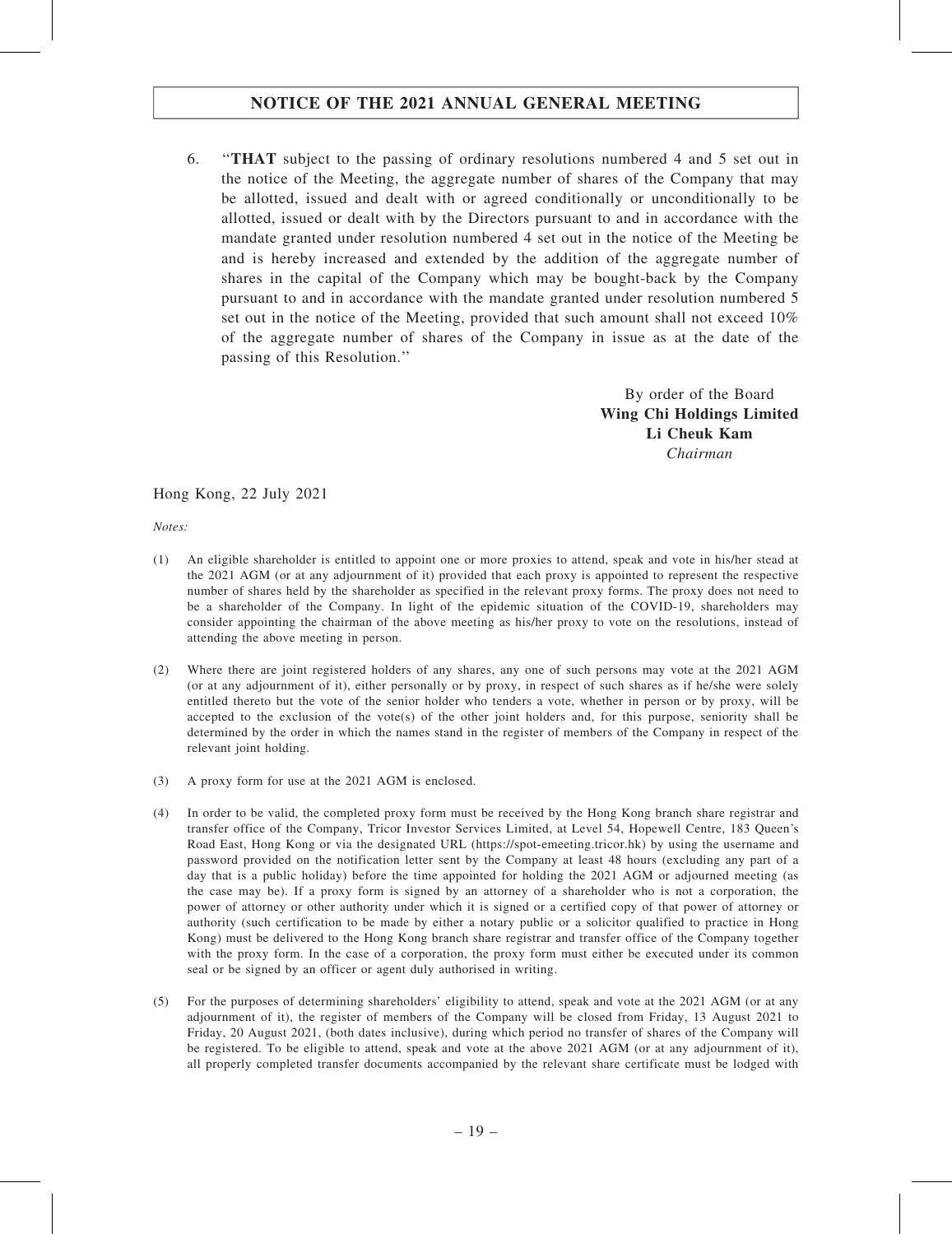the Hong Kong branch share registrar and transfer office of the Company, Tricor Investor Services Limited, at Level 54, Hopewell Centre, 183 Queen's Road East, Hong Kong for registration not later than 4:30 p.m. on Thursday, 12 August 2021.

- (6) In relation to the proposed resolution numbered 2 above, Mr. Li Wai Fong and Mr. Wong Chik Kong will retire by rotation and, being eligible, have offered themselves for re-election at the 2021 AGM. Brief biographical details of the retiring Directors who offer themselves for re-election at the 2021 AGM are set out in Appendix II to the circular of the Company dated 22 July 2021 (the ''Circular'').
- (7) Detailed information on other business to be transacted at the 2021 AGM is set out in the Circular.
- (8) As set out in the Letter from the Board included in the Circular, each of the resolutions set out in this notice should be voted on by poll.
- (9) The Chinese translation of this notice is for reference only, and in case of any inconsistency, the English version shall prevail.
- (10) If a Typhoon Signal No. 8 or above is hoisted or a Black Rainstorm Warning Signal is in force at or at any time after 7:00 a.m. on the date of the 2021 AGM, the 2021 AGM will be adjourned. The Company will post an announcement on the website of the Company (www.wingchiholdings.com) and the HKEXnews website (www.hkexnews.hk) to notify shareholders of the date, time and place of the adjourned meeting.

The 2021 AGM will be held as scheduled when an Amber or a Red Rainstorm Warning Signal is in force. Shareholders should decide on their own whether they would attend the 2021 AGM under bad weather conditions bearing in mind their own situations.

As at the date of this notice, the Directors of the Company are:

#### Executive Directors

Mr. Li Cheuk Kam (Chairman) and Mr. Li Wai Fong

#### Non-executive Director

Mr. Poon Wai Kong

#### Independent Non-executive Directors

Mr. Wong Chik Kong, Mr. Chan Chung Kik, Lewis and Mr. Lee Kwok Lun